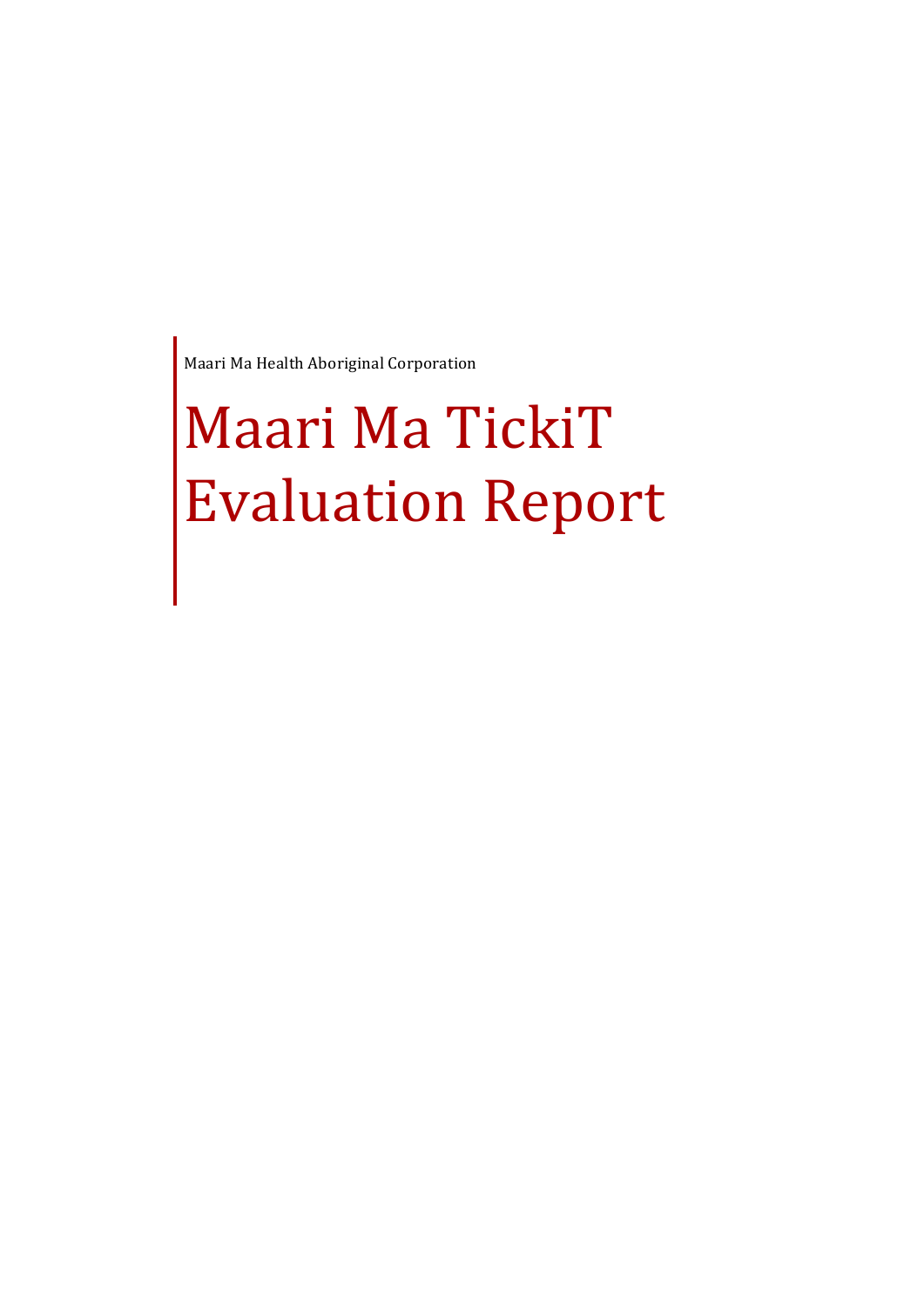# **Table of Contents**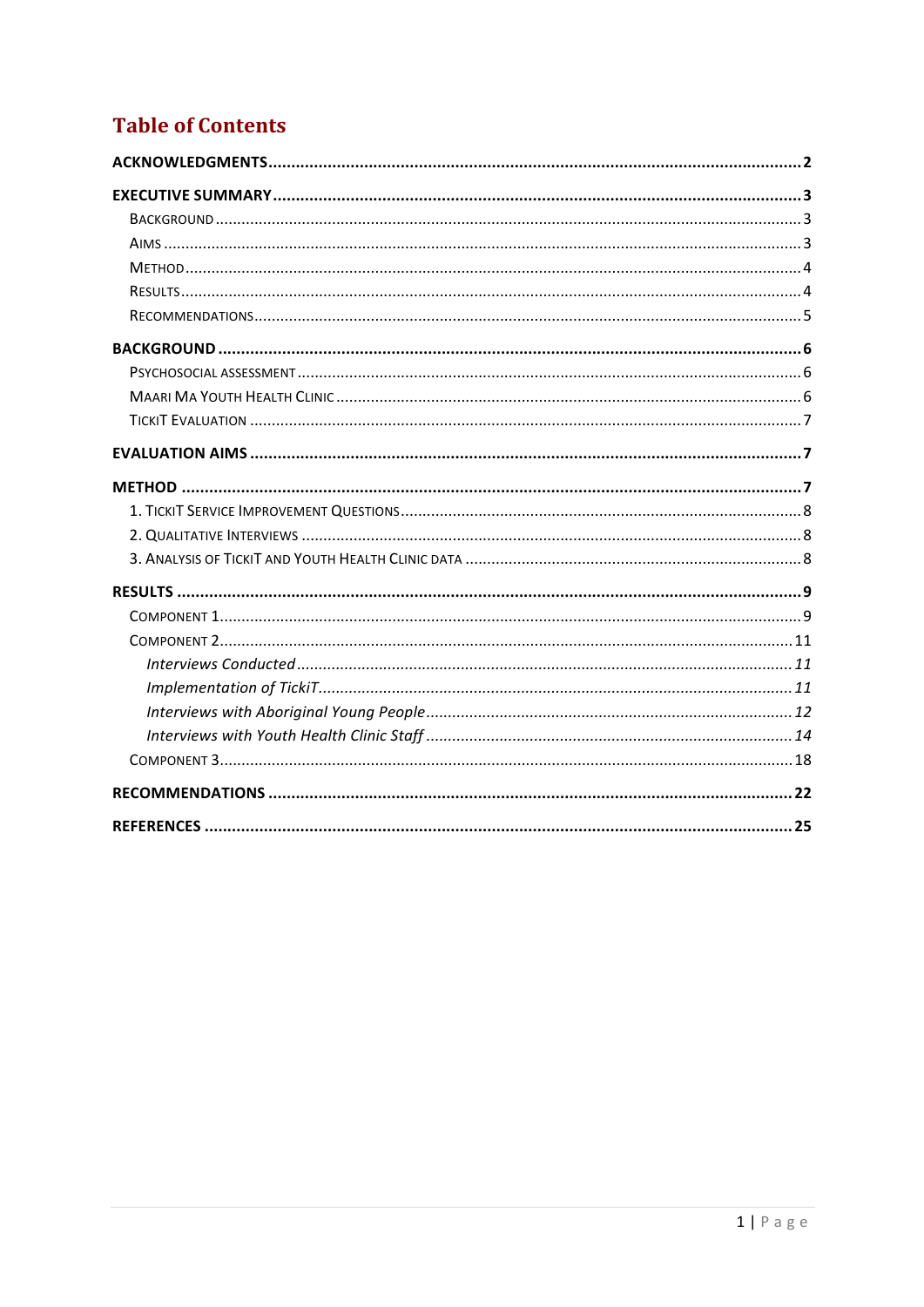## **Acknowledgments**

Many people have made important contributions to this report, including:

- Maari Ma Youth Health Advisory Group for their leadership and advice
- Maari Ma Youth Health Clinic staff, past and present, for their time, expertise and insight
- The evaluation team, led by Jessica Hehir and Garth Alperstein
- Youth Health and Wellbeing Maternity, Child, Youth and Paediatrics, Health and Social Policy Branch, NSW Ministry of Health

We would like to thank all interview participants for their time and interest.

We acknowledge and pay respect to the Aboriginal people of Far Western NSW for seeking to improve their health in partnership with Maari Ma.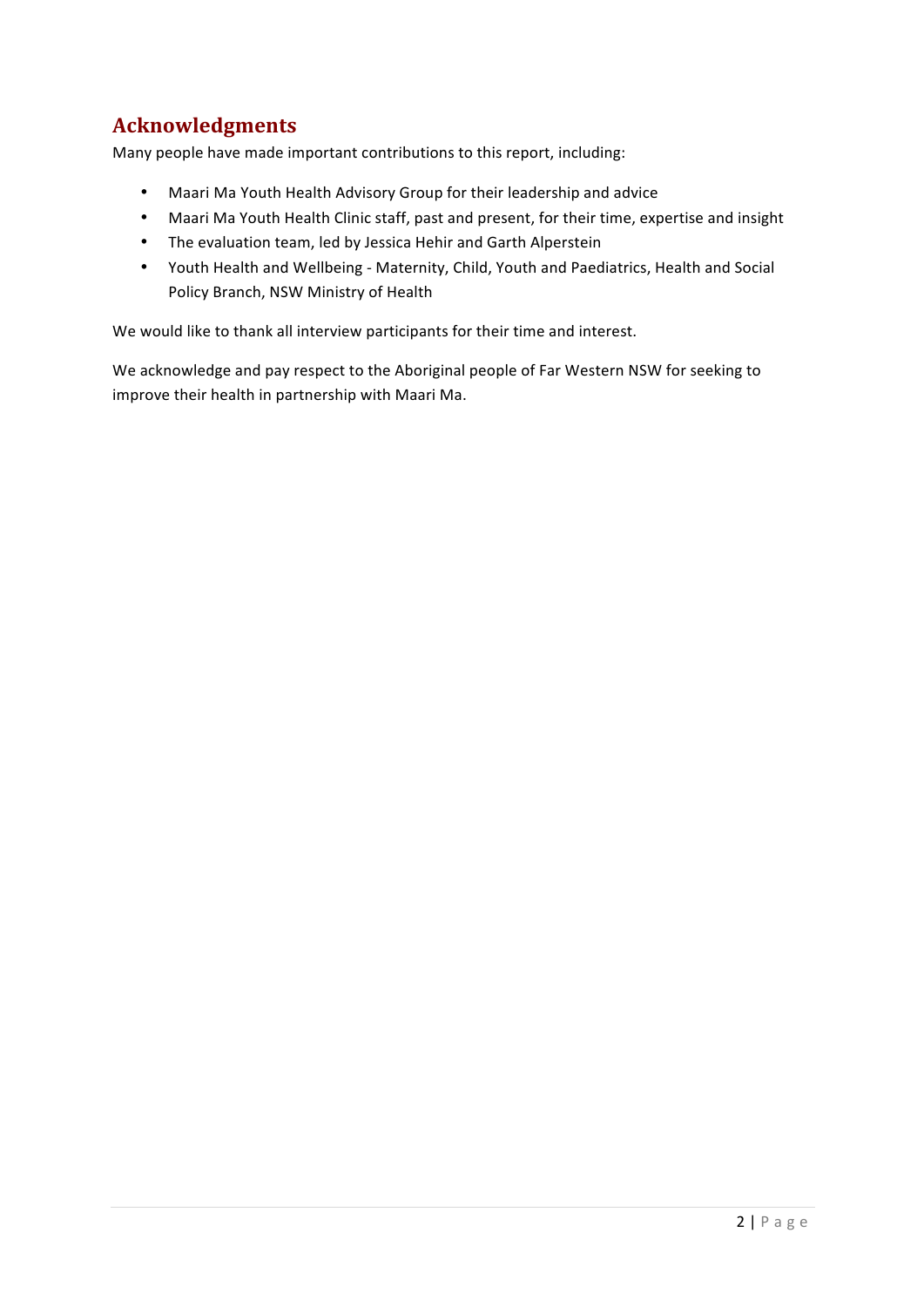## **EXECUTIVE SUMMARY**

## **Background**

#### **Psychosocial assessment**

Psychosocial assessment in young people allows early identification of social, behavioural and emotional issues and risks that enables health workers to provide support and offer preventative interventions that will impact adolescent morbidly and mortality (1,2). The HEEADSSS psychosocial assessment focuses on the assessment of **H**ome, **Education** and employment. **Eating** and exercise, Activities, hobbies and peer relationships etc., Drug use, cigarettes and alcohol etc., Sexual activity and sexuality etc., Suicide, depression, self-harm etc. and Safety (3,4). Often conducted as a face-toface interview or a self-administered questionnaire, the effectiveness of psychosocial assessment tools like HEEADSSS relies on the young person feeling comfortable to disclose personal information  $(1,5)$ . More recently, in order to improve disclosure and acceptability with young people, psychosocial assessment tools have been converted for use on personal tablet devices.

#### **Maari Ma Youth Health Clinic**

Maari Ma, an Aboriginal community controlled health organisation in Broken Hill, New South Wales (NSW) set up a Youth Health Clinic at the end of 2015 to improve the health outcomes of the Aboriginal young people in the far west region of NSW. Since its inception, the Maari Ma Youth Health Clinic has seen an average of eleven 12-18 year olds per month for Youth Health Checks. Youth Health workers (comprising a Nurse, an Aboriginal Health Worker (AHW) and a General Practitioner) have been using a paper based version of the HEEADSSS assessment modified for the Aboriginal young people in the far west region during these health checks.

To further improve the clinics engagement with young people, working with TickiT Health in Canada, Maari Ma Health has modified the TickiT personal tablet technology, an interactive mobile eHealth psychosocial assessment tool, developed by TickiT Health for local Aboriginal young people.

#### **Aims**

This evaluation aimed to determine the acceptability of the TickiT tablet based psychosocial assessment tool in the Maari Ma Youth Health Clinic among the Aboriginal young people of Broken Hill, their parents, and staff of the clinic.

The objectives of this evaluation were to:

- 1. Identify and describe the ways in which TickiT is being implemented
- 2. Explore client and staff experiences and perspectives of TickiT and the Youth Health Clinic
- 3. Investigate the extent to which TickiT is reaching the target population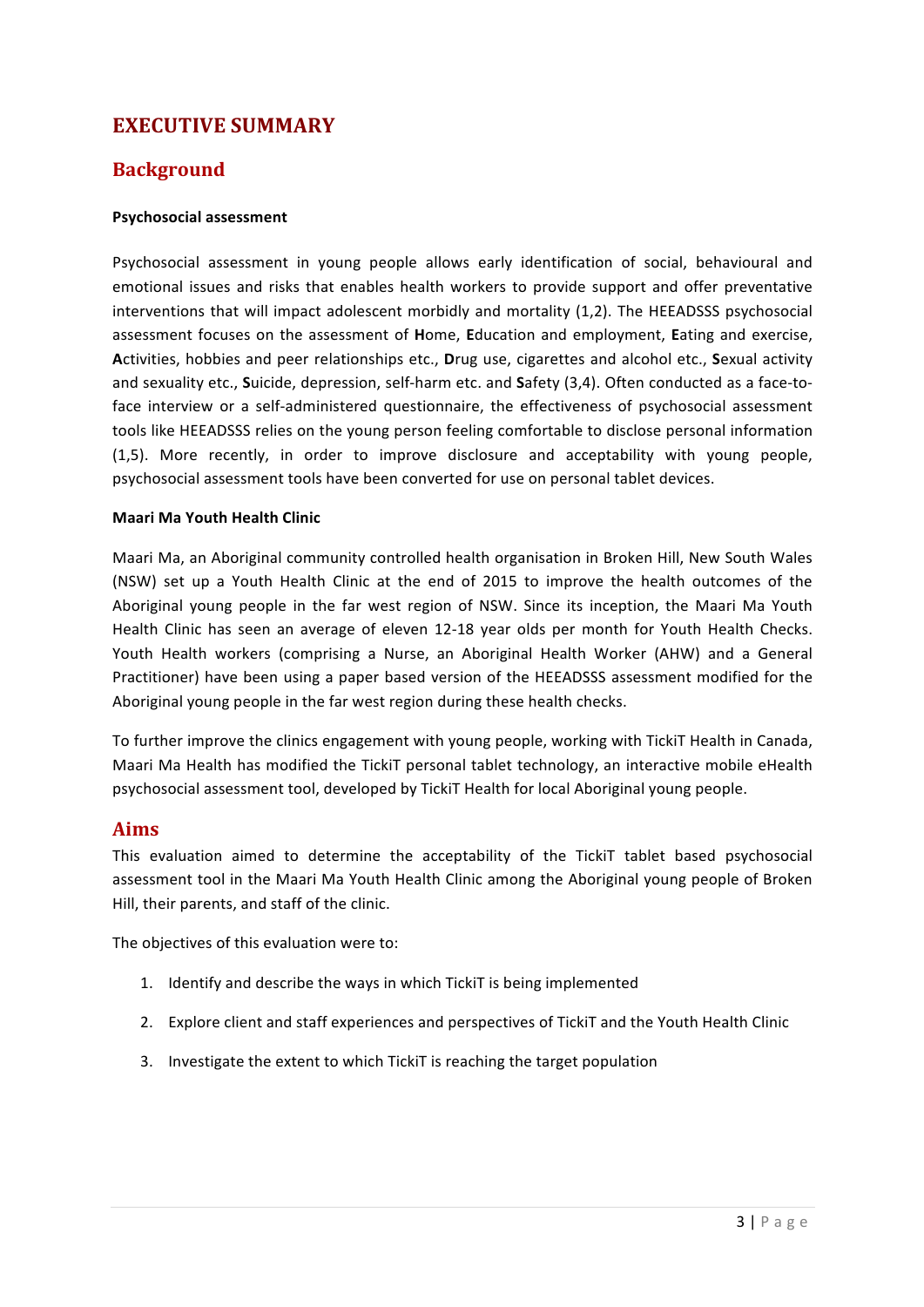## **Method**

A process evaluation was conducted, drawing on qualitative and quantitative methods as described by the following three components:

- 1. Continuous Quality Improvement (CQI) or service improvement questions were collected as additional questions at the end of the TickiT psychosocial assessment since April 2017.
- 2. In person or telephone interviews were conducted with Aboriginal young people aged 12-18 vears who had used TickiT before their Youth Health Check. In person interviews were also conducted with Youth Health Clinic staff at Maari Ma.
- 3. Key demographic and quality related data from TickiT and the Youth Health Clinic were extracted and used in this evaluation to supplement the qualitative data collected.

## **Results**

#### **Component 1**

Forty six young people answered the CQI questions that were collected as additional questions at the end of the TickiT psychosocial assessment between 28 April 2017 and 10 October 2017. Ninety eight per cent of young people who filled out TickiT before their Youth Health Check found that using the tablet was easy or very easy, with only 2% stating that they found it difficult. All young people felt either comfortable or very comfortable answering the psychosocial assessment questions on TickiT. Ninety five per cent of young people felt that their responses on TickiT would be helpful or very helpful for the youth health team. Seventy five per cent of young people agreed or strongly agreed that answering the questions on TickiT helped them feel ready for their visit with the Youth Health Team.

#### **Component 2**

#### **Interviews with Aboriginal Young People**

In total, 11 young people who had completed their Annual Youth Health Check and used TickiT were interviewed. All young people interviewed reported that it was easy to fill in the questions on TickiT and that the length of time to complete all the questions was acceptable. While the majority of participants found the questions easy to understand, a few stated that there was one or two that they found confusing. All of the participants believed that questions asked on TickiT were relevant to them as Aboriginal young people living in Broken Hill.

Most young people interviewed felt comfortable answering the questions on TickiT. Seven out of eleven participants reported that they preferred to use TickiT rather than go through all the questions with a health worker or General Practitioner (GP), three reported that they would have preferred to answer in person, and one respondent was neutral.

Two young people commented about the technology used to deliver TickiT. These participants found the tablet slow and unresponsive to their selection.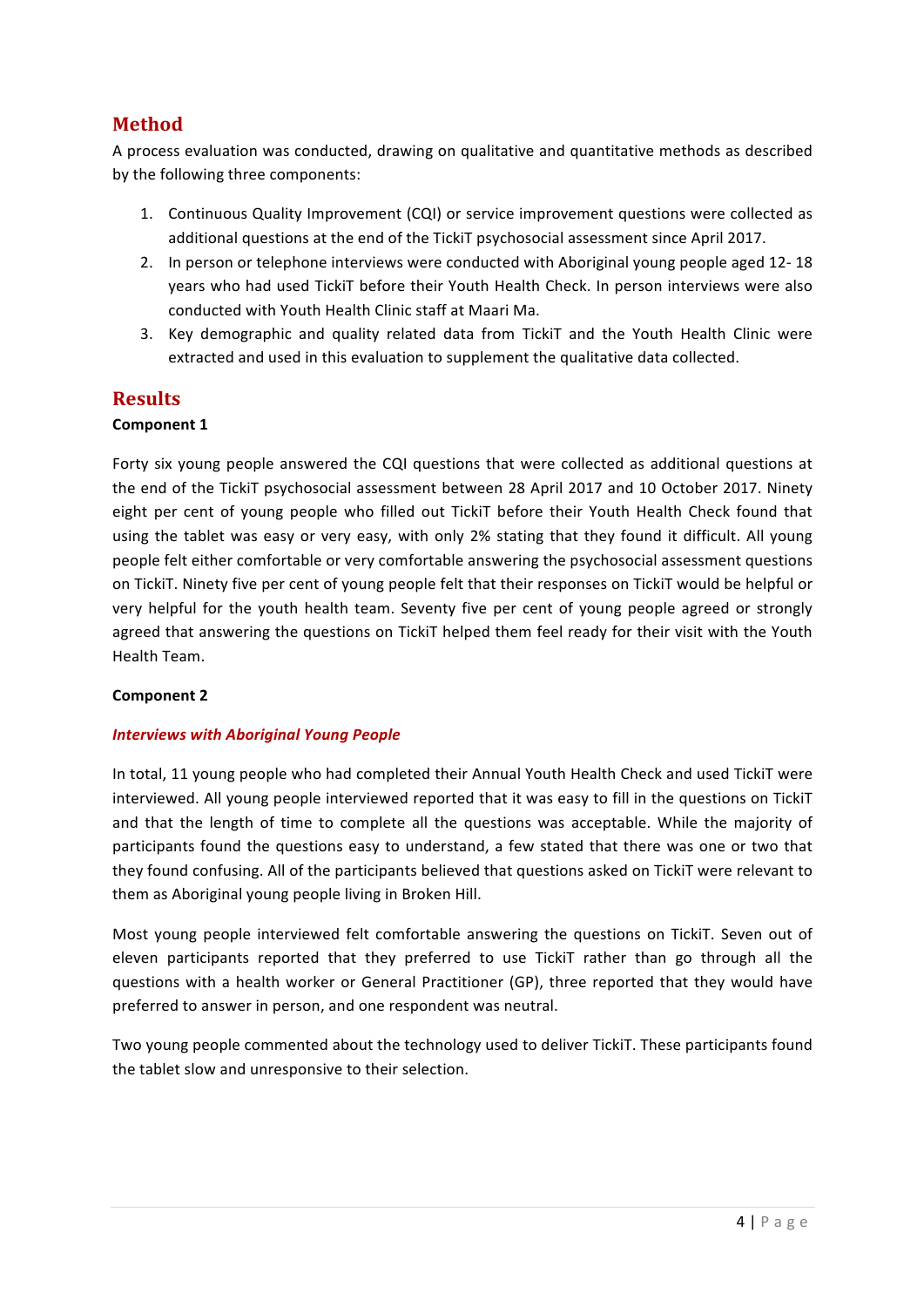#### **Interviews with Youth Health Clinic Staff**

All Youth Health Clinic staff believed the tool was appropriate for the Aboriginal young people in Broken Hill. Most young people had been able to answer the questions on the tablet without much assistance.

Overall, staff felt that TickiT is very useful in the Youth Health Clinic as it provides all the information required to conduct a holistic psychosocial assessment of young people and saves time in the consultation with the GP. Staff believe that TickiT is a non-judgemental way for young people to provide answers to difficult questions. For the most part staff believe that TickiT is more effective than a face-to-face HEEADSSS conversation alone.

While the Aboriginal Health Worker (AHW) and Youth Health Registered Nurse (RN) did not report any issues with the time taken to complete TickiT, the GPs stated that they felt that sometimes the young people were fatigued by the time they spoke to them in the second half of the appointment.

The AHW and Youth Health RN noted that from their perspective, a limitation of the process in its current form is that they do not have enough time to de-brief with the young person after they complete TickiT before the hand over to the GP.

Additionally, staff in the Youth Health Clinic noticed the same technology issues as the young people who were interviewed, reporting that the tablet is sometimes slow and the touch screen is sometimes unresponsive.

#### **Component 3**

Since November 2015 when the Youth Health Clinic was established, Maari Ma has completed 283 Annual Youth Health Checks for young people aged 12-18 years old. This is an average of 11.3 Youth Health Checks per month.

## **Recommendations**

- 1. Include time for the Youth Health Team to de-brief with the young person after they complete TickiT
- 2. Review the questions on TickiT to ensure the questions are easy to understand and the psychosocial assessment is effective
- 3. Consider removing some questions on TickiT to shorten the time of completion
- 4. Evaluate referral pathways that are available to support young people
- 5. Utilise the population reporting function on TickiT to provide evidence for support services
- 6. Update technology as required
- 7. Re-examine the extent to which Annual Youth Health Checks are reaching the target population
- 8. Conduct an evaluation to measure the short and medium term impact that TickiT is having on the population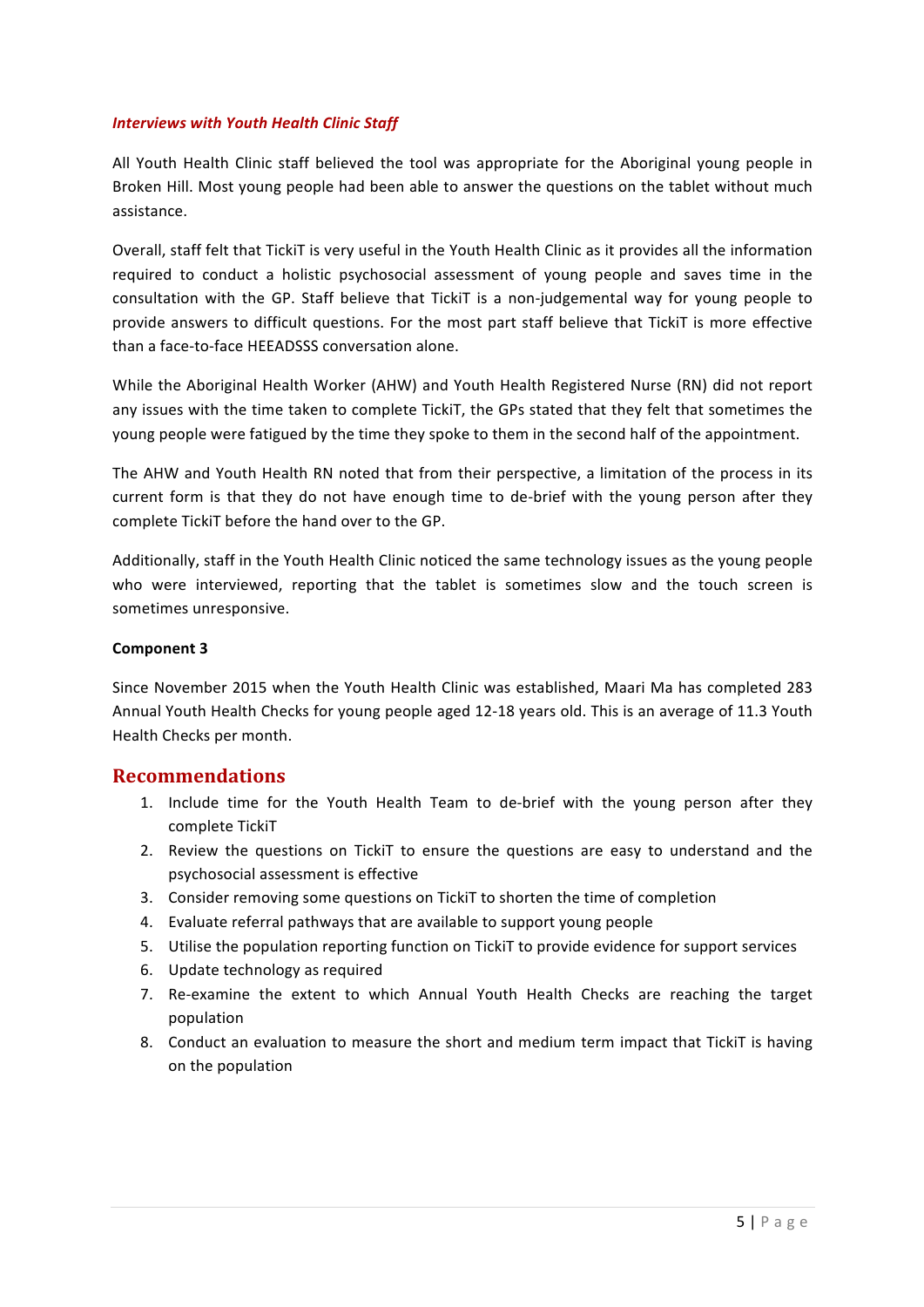## **BACKGROUND**

#### **Psychosocial assessment**

Psychosocial assessment in young people allows early identification of social, behavioural and emotional issues and risks that enables health workers to provide support and offer preventative interventions that will impact adolescent morbidly and mortality (1,2). The HEEADSSS psychosocial assessment tool provides a comprehensive assessment of the key areas of the young person's life. HEEADSSS focuses on the assessment of **Home, Education and employment, Eating and exercise, Activities, hobbies and peer relationships etc., Drug use, cigarettes and alcohol etc., Sexual activity** and sexuality etc., Suicide, depression, self-harm etc. and Safety (3,4). HEEADSSS is a way of engaging and building rapport with the young person, in order to get to know the young person's life while gathering a more in-depth history. The order of the questions aims to guide the young person from the less personal subjects of home life and school, through to the very personal subjects of sexuality, suicide and safety (5).

Often conducted as a face-to-face interview or a self-administered questionnaire, the effectiveness of psychosocial assessment tools like HEEADSSS relies on the young person feeling comfortable to disclose personal information  $(1,5)$ . These methods depend on the relationship that the health worker is able to build with the young person in a short amount of time (1).

More recently, in order to improve disclosure and acceptability with young people, psychosocial assessment tools have been converted for use on personal tablet devices. Many studies have found that young people have a strong preference for using electronic assessment tools when compared to interview and paper based questionnaires (5-7). Bradford found that young people felt more comfortable and were more likely to disclose risk factors that they were embarrassed about when using the electronic tool (5). Young people also expressed that they felt more engaged with their healthcare as the tool allowed them to identify and decide issues of importance to them (5).

## **Maari Ma Youth Health Clinic**

Maari Ma, an Aboriginal community controlled health organisation in Broken Hill, New South Wales (NSW) set up a Youth Health Clinic at the end of 2015 to improve the health outcomes of the Aboriginal young people in the far west region of NSW. All Aboriginal and Torres Strait Islander people are eligible for a free annual health check under the Medicare Benefits Schedule. Among the Aboriginal population in NSW in 2015, the usage rate of these annual health checks was 20.8% in 5-14 year olds and 17.8 % in 15-24 year olds (8). Since its inception, the Maari Ma Youth Health Clinic has seen an average of eleven 12-18 year olds per month for Youth Health Checks. In the year prior to the establishment of the clinic Maari Ma saw an average of five 12-18 year olds per month for their annual Aboriginal and Torres Strait Islander health check. These checks did not include any formalised psychosocial assessment. Youth Health workers (comprising a Nurse, an Aboriginal Health Worker (AHW) and a General Practitioner) have been using a paper based version of the HEEADSSS assessment modified for the Aboriginal young people in the far west region during these health checks.

To further improve the clinics engagement with young people, working with TickiT Health in Canada, Maari Ma Health has modified the TickiT personal tablet technology, an interactive mobile eHealth psychosocial assessment tool, developed by TickiT Health for local Aboriginal young people. The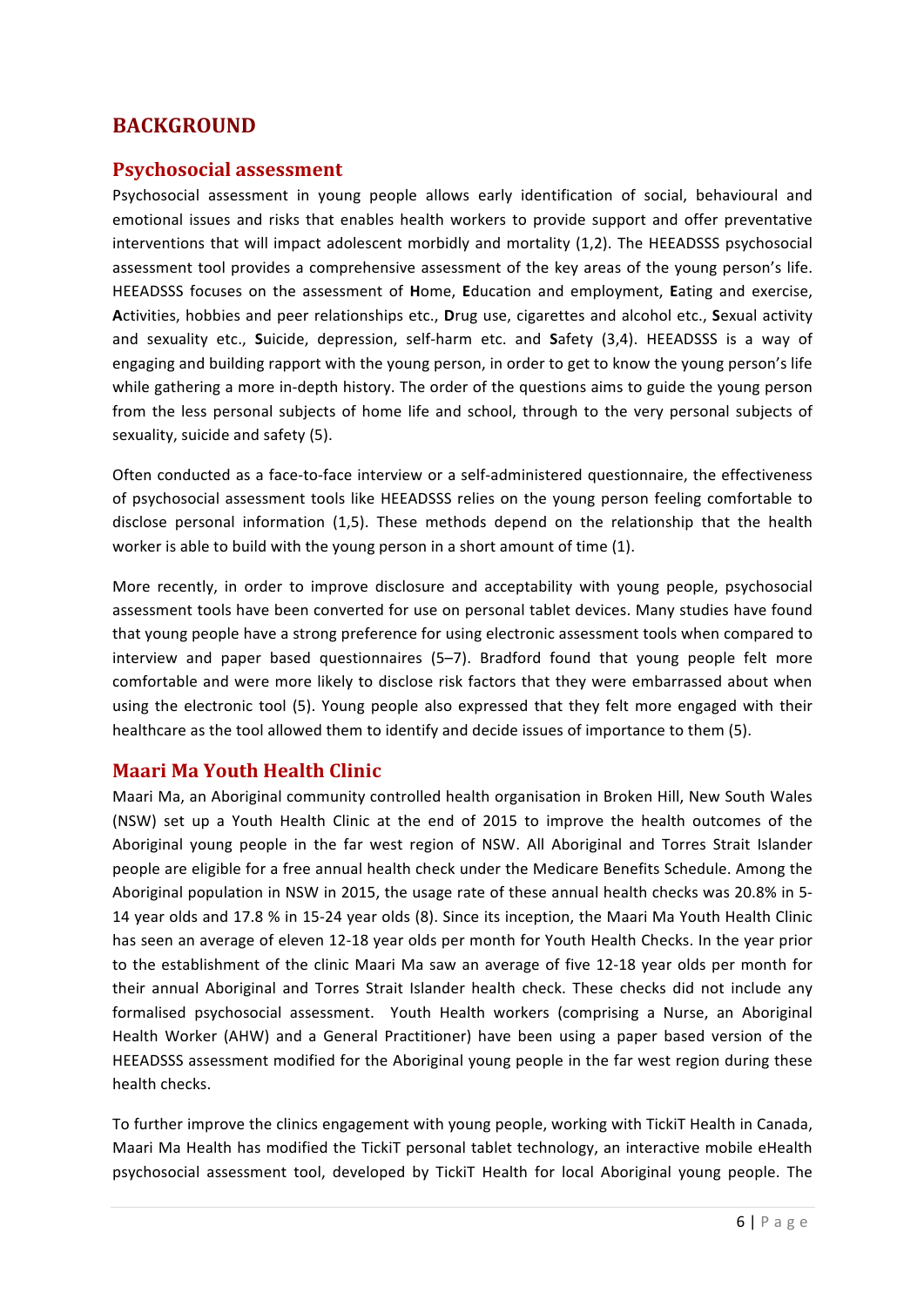TickiT questionnaire contains simple text and friendly graphics to engage young people and has been modified by Maari Ma so the images, graphics, language and questions reflect the Aboriginal population of Broken Hill. For example, instead of asking the young person if they would like to talk more about an issue, the modified version asks "I'd like to yarn more about this". Also, another category of questions has been added at the end of TickiT - Strong. The Youth Health Team at Maari Ma believed that it was important for the assessment tool to end on a positive note so included questions that asks what makes the young person feel strong in their life.

TickiT allows the young person to fill out the psychosocial assessment in private before their appointment using interactive software in a setting where a health worker is available for support if required. It also allows the young person to state which issues they want to discuss further or not. A flagged report that highlights critical information, categorising risks, strengths and issues about the young person, is then sent immediately and electronically through to the clinician. This provides a foundation for the clinician to address health-related risks with the young person during the Youth Health Check. A youth health service such as the clinic Maari Ma has established is somewhat unique among Aboriginal health services.

## **TickiT Evaluation**

A feasibility study conducted by Whitehouse et al of TickiT in 80 adolescents in Canada found positive engagement and acceptability with the tool with 99% uptake and survey completion, 92% found it easy to understand and easy to use, 91% felt comfortable or very comfortable with the content of the questions asked, and 9% felt neutral and none felt uncomfortable (9).

Maari Ma has commissioned a process evaluation of TickiT in partnership with the NSW Ministry of Health to determine if the tool will have similar positive results with the Aboriginal young people of Broken Hill. The evaluation will focus on service improvement of the Youth Health Clinic and acceptability of the tool among Aboriginal youth.

## **EVALUATION AIMS**

This evaluation aimed to determine the acceptability of the TickiT tablet based psychosocial assessment tool in the Maari Ma Youth Health Clinic among the Aboriginal young people of Broken Hill, their parents, and staff of the clinic.

The objectives of this evaluation were to:

- 1. Identify and describe the ways in which TickiT is being implemented
- 2. Explore client and staff experiences and perspectives of TickiT and the Youth Health Clinic
- 3. Investigate the extent to which TickiT is reaching the target population

#### **METHOD**

A process evaluation was conducted, drawing on qualitative and quantitative methods as described by the three components below.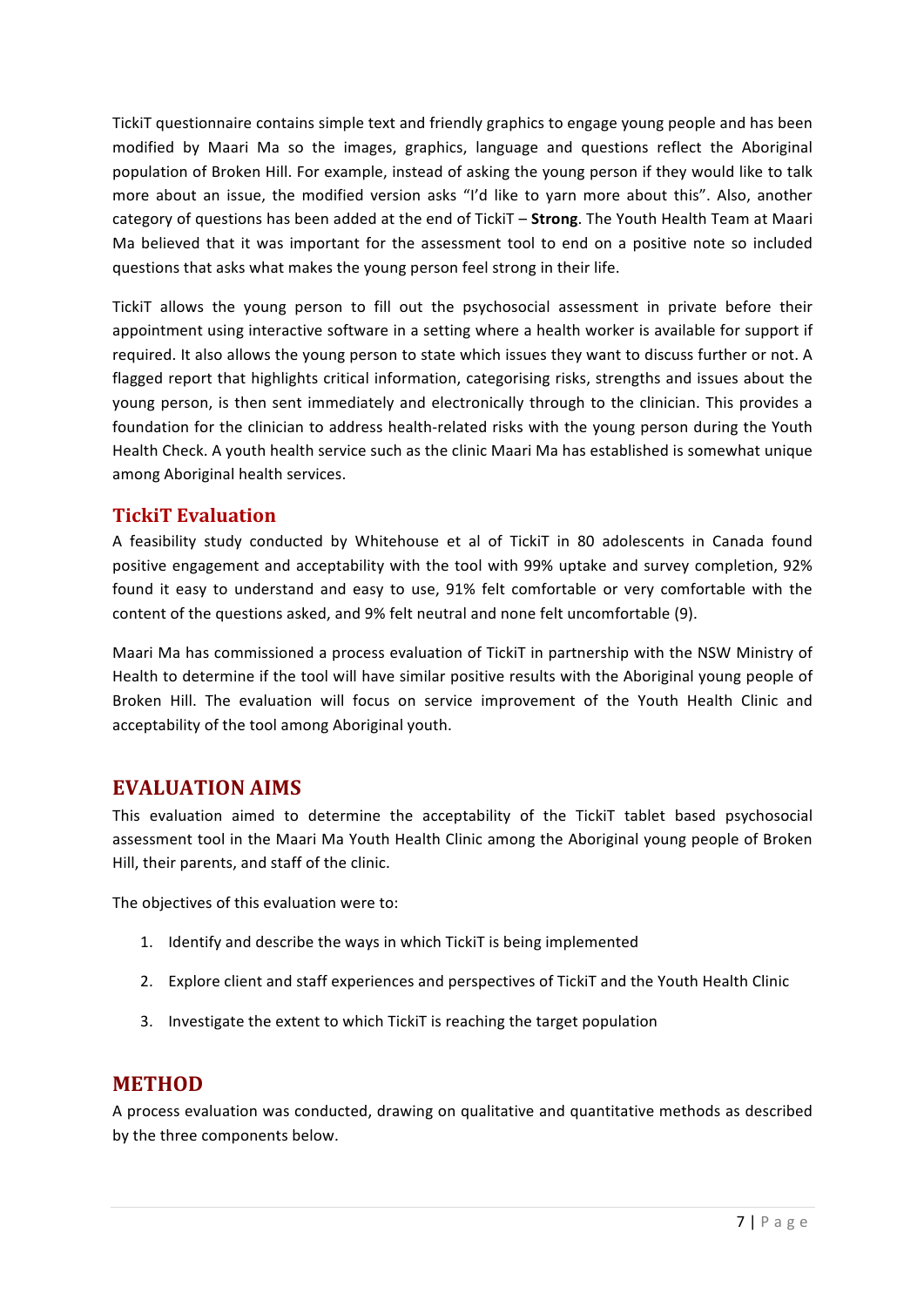This evaluation was approved by the Aboriginal Health and Medical Research Council Ethics Committee ref: 1282/17.

## **1. TickiT Service Improvement Questions**

Continuous Quality Improvement (CQI) or service improvement questions were collected as additional questions at the end of the TickiT psychosocial assessment since April 2017.

## **2. Qualitative Interviews**

Semi-structured interviews with Aboriginal young people

- In person or telephone interviews were conducted with Aboriginal young people aged 12-18 years who had used TickiT before their Youth Health Check.
- In person interviews were conducted after the Youth Health Check had been completed. Telephone interviews were conducted with a selection of participants who had completed their Youth Health Check within the last month.
- Participants were provided with a participant information sheet outlining the purpose of the evaluation and signed consent was obtained from both the young person and their parent/carer.
- A semi-structured interview guide was used to conduct each interview. Each interview was audio-recorded with permission sought prior to the commencement of the interview.

#### Semi-structured interviews with Maari Ma Youth Health Clinic staff

- In person interviews were conducted with Youth Health Clinic staff at Maari Ma. Interviews were conducted by a non-Aboriginal member of the evaluation team.
- Staff were provided with a participant information sheet outlining the purpose of the evaluation and signed consent was obtained before the interview commenced.
- A semi-structured interview guide was used to conduct each interview. Each interview was audio-recorded with permission sought prior to the commencement of the interview.

Audio recordings were transcribed and interview notes were analysed by thematic textual analysis. Responses were grouped under the questions that were asked during the qualitative interviews. Then responses were explored to identify general themes identified and coded from the data within each stakeholder group, and then discussed in relation to the evaluation objectives.

Throughout the interview process, data from participants were continuously compared to identify similarities and differences and the observations and ideas were recorded for analysis.

## **3. Analysis of TickiT and Youth Health Clinic data**

Only key demographic and quality related data from TickiT and the Youth Health Clinic were extracted and used in this evaluation to supplement the qualitative data collected.

TickiT data were extracted by the Data Analyst at Maari Ma and provided to the evaluation team.

A de-identified aggregated Youth Health Clinic quarterly monitoring report was also provided to investigate the extent to which TickiT is reaching the target population.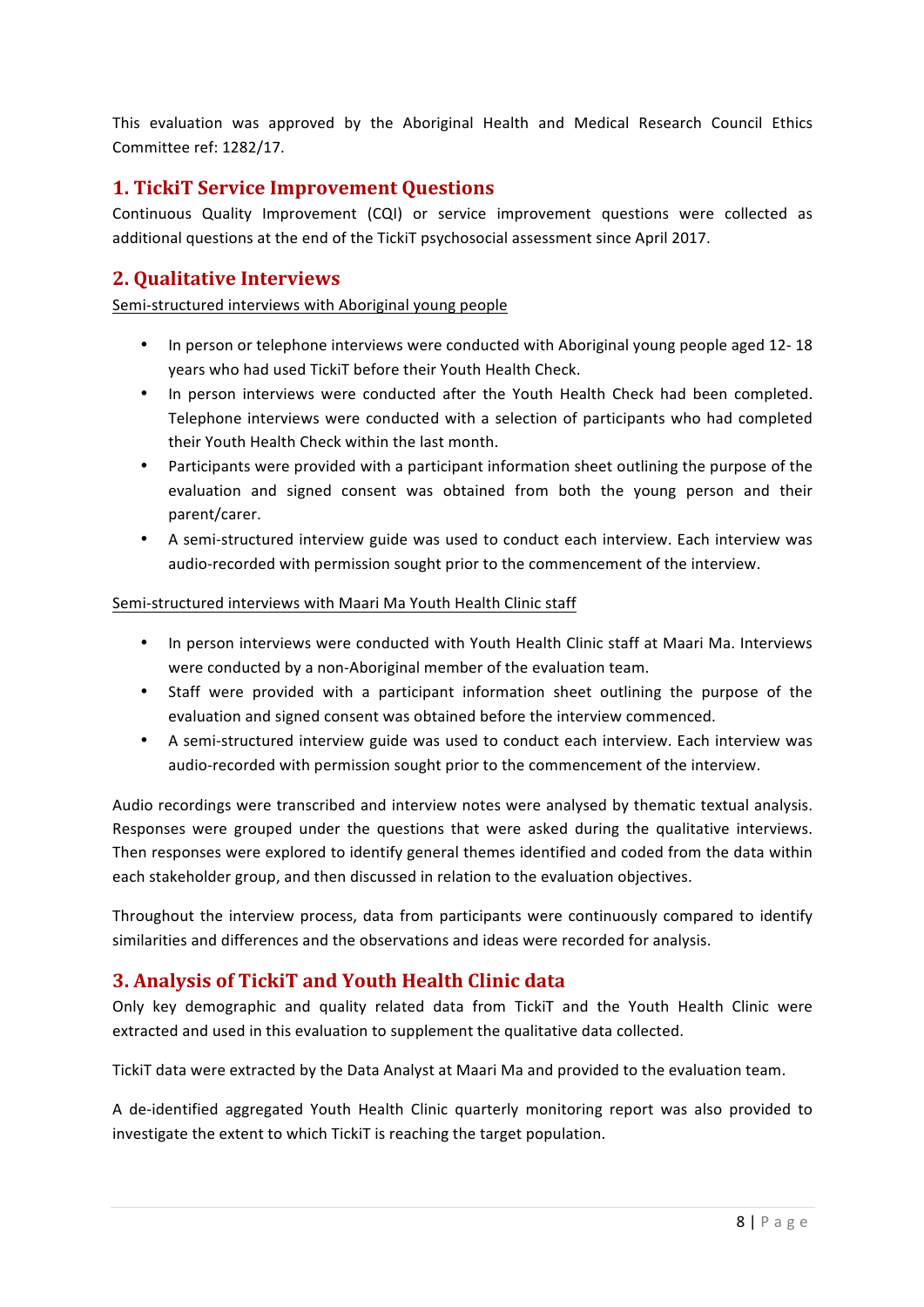## **RESULTS**

## **Component 1**

Sixty young people answered the Continuous Quality Improvement (CQI) or service improvement questions that were collected as additional questions at the end of the TickiT psychosocial assessment between 28 April 2017 and 30 November 2017.



#### *Figure 1: CQI Question One - Using this tablet was*

Ninety seven per cent of young people who filled out TickiT before their Youth Health Check found that using the tablet was easy or very easy, with only 3% stating that they found it difficult (Figure 1).



*Figure 2: CQI Question Two - I felt comfortable answering those questions* 

Most young people felt either comfortable or very comfortable (96%) answering the psychosocial assessment questions on TickiT, with only 2% feeling uncomfortable and 2% unsure (Figure 2).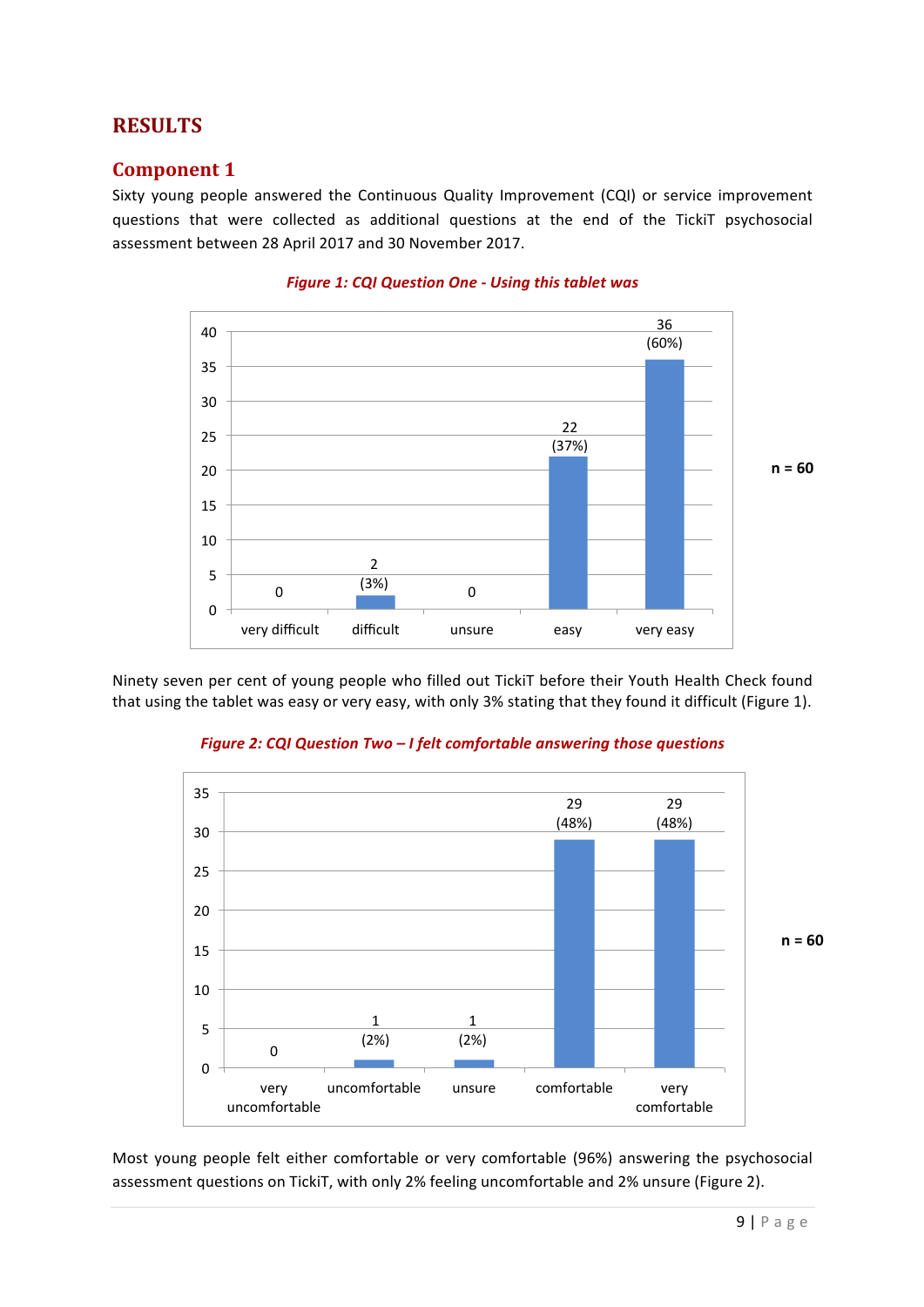

*Figure 3: CQI Question Three - I think my responses will be helpful for the youth health team* 

Ninety three per cent of young people felt that their responses on TickiT would be helpful or very helpful for the youth health team (Figure 3).





Ninety one per cent of young people agreed or strongly agreed that answering the questions on TickiT helped them feel ready for their visit with the Youth Health Team. A small number of young people (2) disagreed with this statement (Figure 4).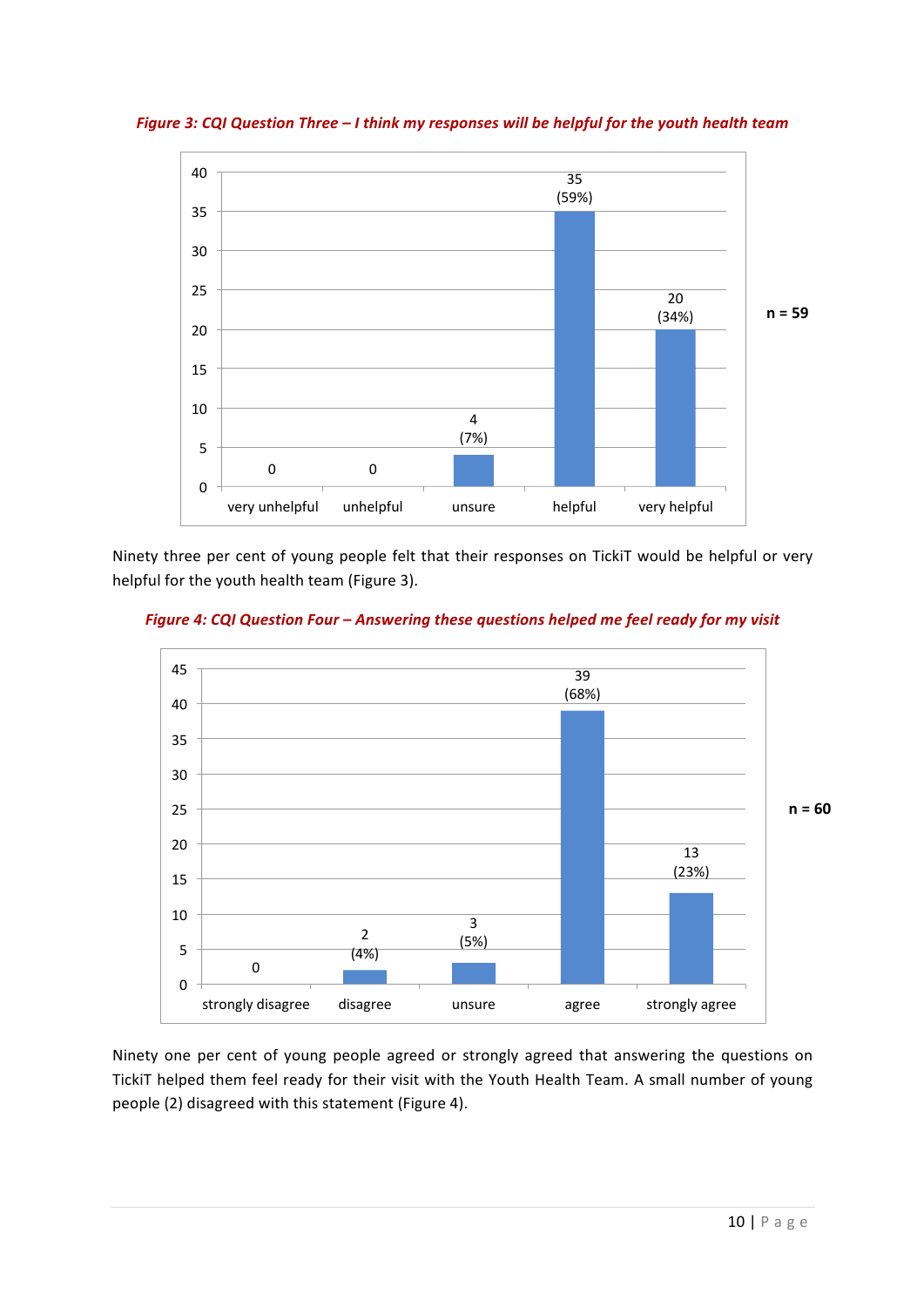## **Component 2**

#### **Interviews Conducted**

Interviews were conducted with Aboriginal Young People between 13 September 2017 and 25 September 2017. These interviews included:

- In person interviews with 6 males and 1 female
- Telephone interviews with 4 females

|               | 12 Years | 13 Years | 14 Years | 15 Years | 16 Years | 17 Years | 18 Years | <b>TOTAL</b> |
|---------------|----------|----------|----------|----------|----------|----------|----------|--------------|
| <b>MALE</b>   |          |          |          |          |          |          |          |              |
| <b>FEMALE</b> |          |          |          |          |          |          |          |              |
| <b>TOTAL</b>  |          |          |          |          |          |          |          |              |

#### *Table 1: Age of Participants (Young People)*

In total, 11 young people who had completed their Annual Youth Health Check and used TickiT were interviewed. Participants were aged between 12 and 18 years old (Table 1). All participants agreed to their interviews being audio-recorded. Duration of interviews ranged from 2 to 6 minutes.

Four Maari Ma Youth Health Clinic Staff were interviewed in person between 13 September 2017 and 15 September 2017. These interviews were conducted with the Youth Health Registered Nurse, Aboriginal Health Worker and two General Practitioners (GPs). All participants agreed to their interviews being audio-recorded. Duration of interviews ranged from 6 to 24 minutes.

#### **Implementation of TickiT**

The interviews with the Youth Health Clinic Staff described the process by which TickiT was implemented within the Youth Health Clinic.

Annual Youth Health Checks are the core service that the Maari Ma Youth Health Clinic provides. The major component of the health check is a psychosocial assessment. The assessment is facilitated in private by the Aboriginal Health Worker or Registered Nurse before the young person's appointment with the GP.

Figure 5 outlines how the Youth Health Check is conducted at Maari Ma and how TickiT is being implemented in this process. Appointments are booked for an hour's duration at the Youth Health Clinic. The first half hour of the appointment is with the Aboriginal Health Worker and Registered Nurse (Youth Health Team) and the second with a GP. Young people and their parent/carer are advised at the time of booking that the duration of the appointment is for an hour.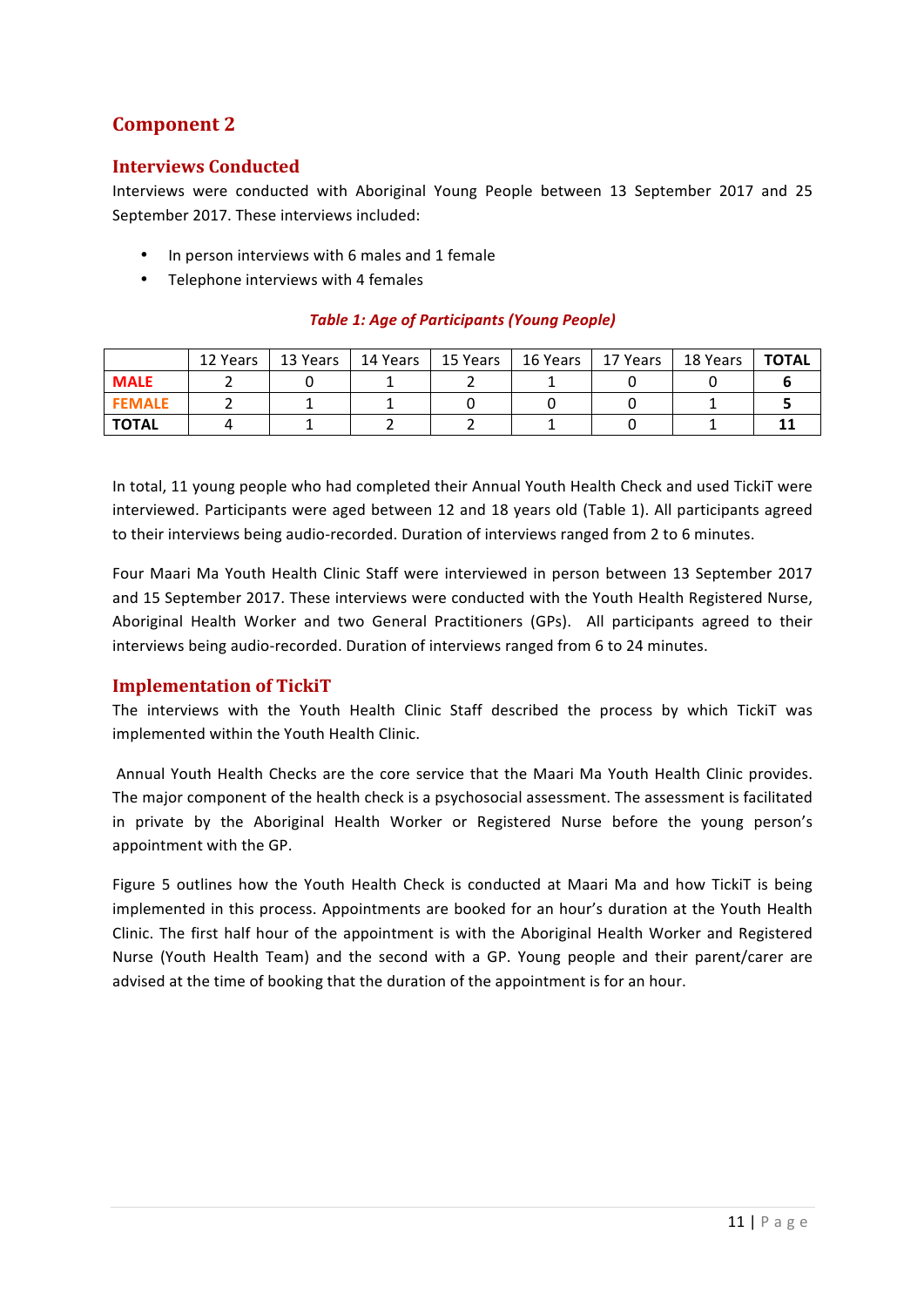#### **Figure 5: Annual Youth Health Check process**



#### Part 1: Aboriginal Health Worker or Registered Nurse

The first half of the appointment occurs in a dedicated Youth Health Room within Maari Ma with either the Aboriginal Heath Worker or the Registered Nurse (Youth Health Team). The young person and their parent/carer is invited into the room and the health worker conducts some measurements including, height, weight and temperature, and asks the young person questions about their health (e.g. teeth, ears and skin).

Before the psychosocial assessment commences, confidentiality is explained to the young person and their parent/carer and TickiT is introduced. The young person completes TickiT and the health worker uploads the completed report to their file. If there is time, the health worker will de-brief with the young person about the answers. The young person and their parent/carer are then taken to see the GP.

#### **Part 2: General Practitioner**

A flagged report that highlights critical information, categorising risks, strengths and issues about the young person, is then sent immediately and electronically through to the GP. This provides a foundation for the GP to address health-related risks and emotional issues with the young person during the Youth Health Check.

The GP will have a conversation about the health related risks, strengths and issues that the young person has indicated on TickiT and talk about key issues that may need re-enforcement such as mental health, sexual health and drug alcohol, depending on the circumstance. The GP is then able to refer the young person to the correct service or pathway or make another appointment with them to follow up if necessary.

The GP conducts a physical examination of the young person, as well as the psychosocial assessment.

#### **Interviews with Aboriginal Young People**

#### **Acceptability**

All young people interviewed reported that it was easy to fill in the questions on TickiT and that the length of time to complete all the questions was acceptable.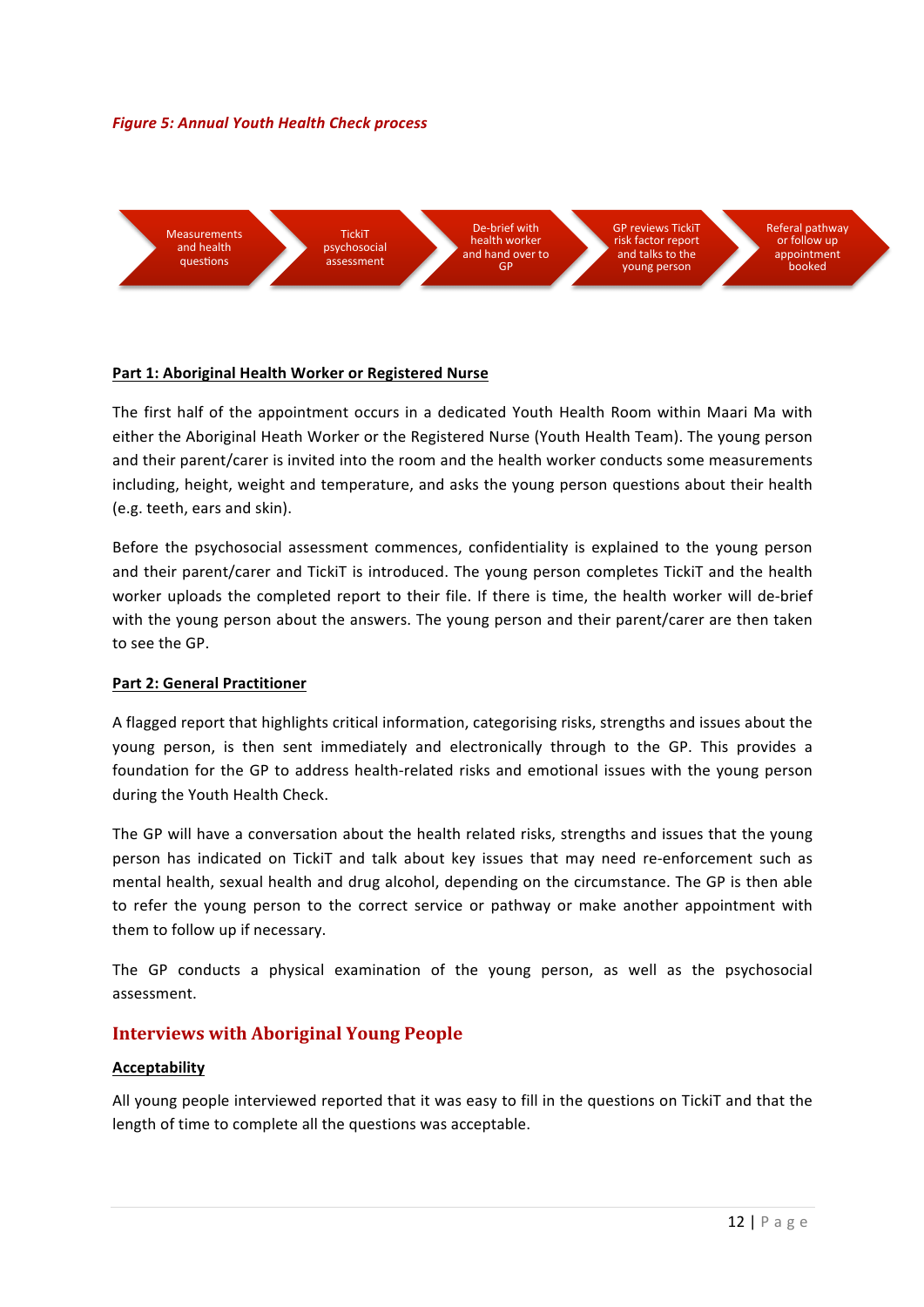While the majority of participants (8/11) found the questions easy to understand, a few  $(3/11)$ stated that there were one or two that they found confusing. Of the participants that had found questions confusing, most stated that after clarifying with the health worker they were able to understand and answer the question.

In particular, the violence question in the Safety category  $-$  "I have seen or experienced violence" was identified as causing confusion.

## "I didn't know about the violence one. I didn't know if it meant me seeing it or me having it... I just put yes because I've seen it around school". (Male, 16)

All young people stated that the staff in the Youth Health Clinic explained to them how to use TickiT and fill in the questions on the tablet and some went further on to say this was helpful.

All but one participant  $(10/11)$  reported that they would be happy to use TickiT when they next came into the clinic describing it as easy and quick.

"I guess you could explain it easier. Like what you want. Like answer easier than it would be in real *life" (Male 15)*

#### "It was just easier to do." (Male 14)

#### *"It was easier and faster I guess" (Female 14)*

All of the participants thought that questions asked on TickiT where relevant to them as Aboriginal young people living in Broken Hill.

#### **Disclosure**

Most young people (9/11) interviewed felt comfortable answering the questions on TickiT. Although there were two participants who stated that they did not feel comfortable answering some of the more sensitive questions, but did not wish to identify a specific question.

While the majority of young people (7/10) did not think that there were any questions they answered on TickiT that they wouldn't have spoken to the doctor or nurse about, a few participants  $(2/10)$  felt that there was some they would not have answered in person.

#### *"Ummm yes. The questions about alcohol and stuff" (Female 18)*

Young people were then probed further and asked if they would have preferred to go through all the questions with the doctor or nurse instead of using TickiT; seven participants reported that they preferred TickiT, three reported that they would have preferred to answer in person, and one respondent was neutral.

"No, it was good on the iPad. Cause it was better to do it for myself, to answer by myself" (Male, *12).*

"I preferred the iPad... I don't know, if I do it to a doctor, I'd probably nervous or something where *if I* just do it on an iPad I know what I can answer (Female, 12).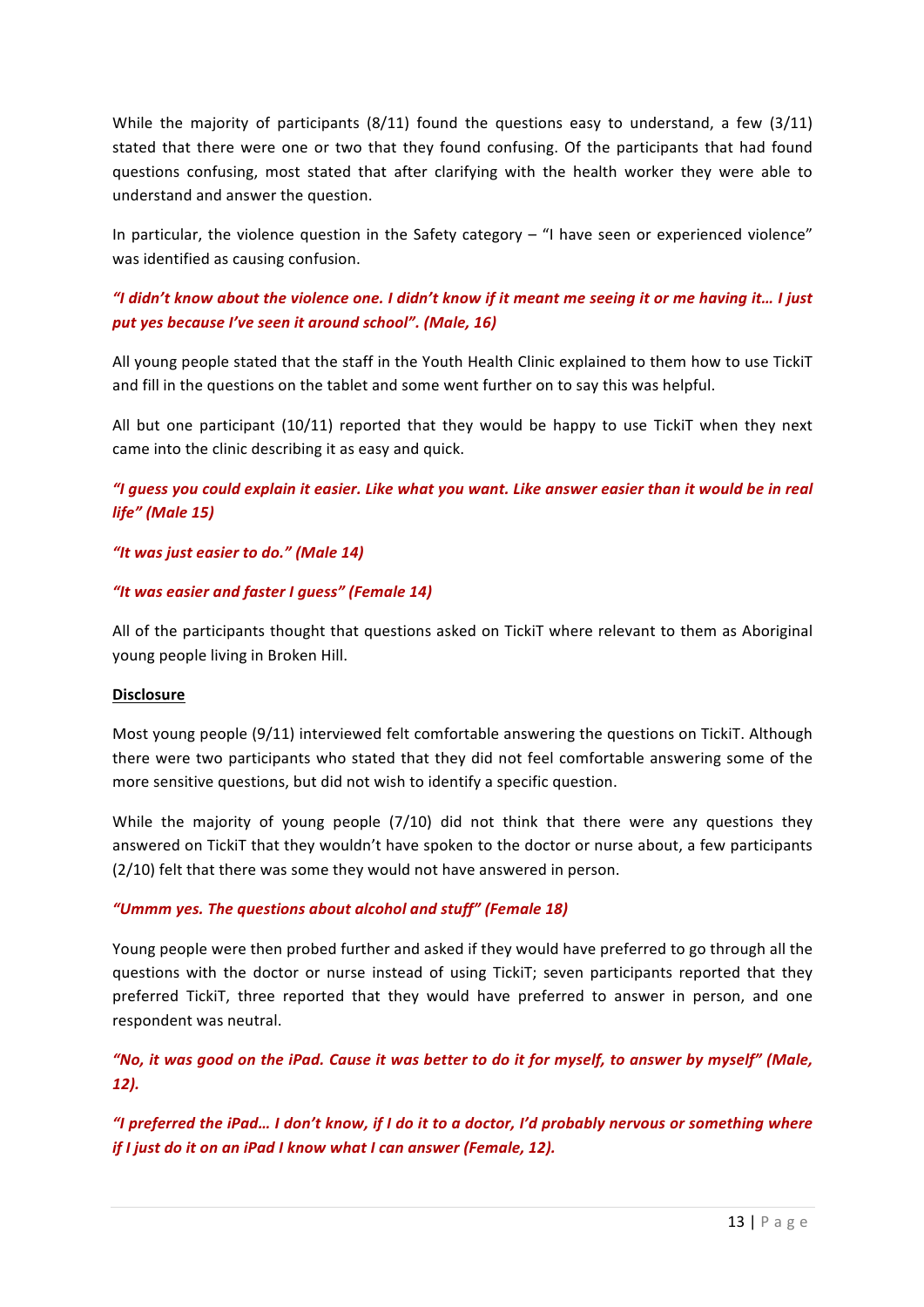## *"Probably preferred to go through it with someone… I don't know. I more like talking instead of*  sitting there and doing it." (Male 16)

#### **Usefulness**

All young people interviewed felt that answering the questions on TickiT helped with talking to the GP when they went in for the second half of their appointment.

The majority of young people  $(9/11)$  reported that the GP spoke to them about the issues that they wanted to talk about in their appointment, however two participants disagreed with this.

#### **Barriers**

Most young people  $(9/11)$  stated that there was not anything about TickiT they didn't like. Those who did respond with issues, had comments about the technology used to deliver TickiT. A few (2/11) participants found the tablet slow and unresponsive to their selection.

"Not sure if it was the tablet or the app but pressing the things and next [button] sometimes would *take a few clicks... like it didn't respond to some clicks"* (Male 15)

None of the young people interviewed thought that there were any questions or issues missing that might be important for the youth health team to know about.

#### **Interviews with Youth Health Clinic Staff**

*Note: Youth Health Team in this section refers to the Aboriginal Health Worker and Youth Health Registered Nurse*

#### **Accessibility**

Youth Health Clinic staff believed that nearly all young people who were between the ages of  $12 - 18$ years old who attended the clinic for their Annual Youth Health Check had used TickiT. A very small percentage of young people may have been missed due to staff availability or scheduling on the day.

#### **Acceptability**

All Youth Health Clinic staff believed the tool was appropriate for the Aboriginal young people in Broken Hill. Most young people had been able to answer the questions on the tablet without much assistance after receiving an explanation on how to use to it. Staff noted those who did need assistance understanding or reading the questions were younger or struggled with literacy.

However, staff stated that they have had some of the young people ask what 'yarn' meant which surprised them as they believed use of this term for 'talk' was common among Aboriginal people in Broken Hill. However, when staff explained that this meant 'talk' the young person was able to carry on answering the questions.

While the Youth Health Team did not report any issues with the time taken to complete TickiT, the GPs stated that they felt that sometimes the young people were fatigued by the time they spoke to them in the second half of the appointment.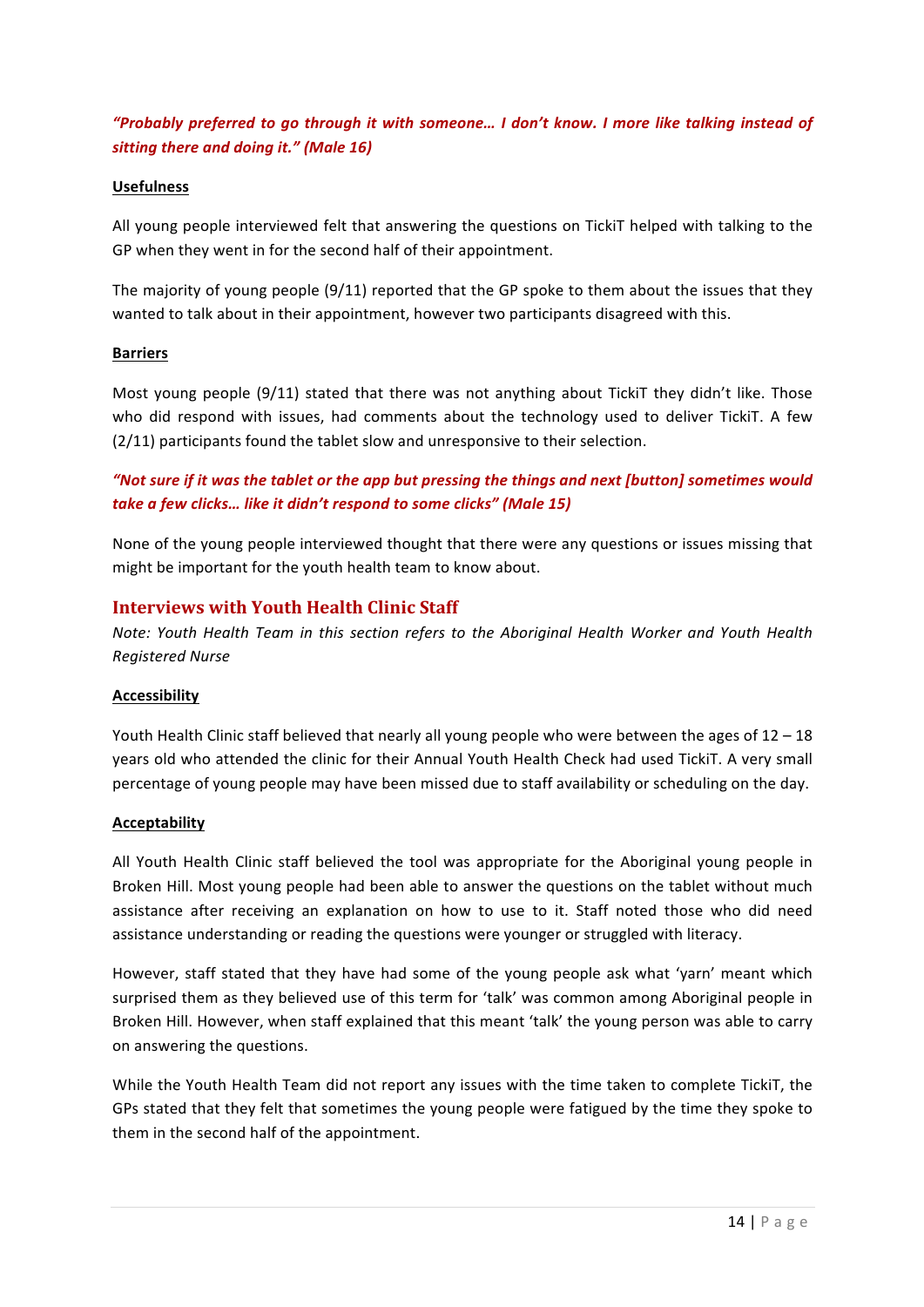## "We need to re-evaluate in the future just to make it a little bit more effective. Should include all of these questions in TickiT? Because I can see that they feel a little bit tired after that *assessment." (YHC staff member)*

No staff member reported any young person refusing to use TickiT during their appointment.

#### **Usefulness**

Overall, staff feel that TickiT is very useful in the Youth Health Clinic as it provides all the information required to conduct a holistic psychosocial assessment of young people. TickiT is efficient as it collects all the information required and saves time in the consultation with the GP. Reviewing the risk factor report allows the GP to direct conversation to the issues or risks that the young person has identified.

## *"With TickiT you can just have a quick look before they come in to my consult room so I know*  which area I should concentrate on, or talk more, or get more information from them. That makes *my consultation a bit easier, quicker, and a bit more thorough as well." (YHC staff member)*

The questions on TickiT allow clinicians in the Youth Health Clinic to conduct a holistic assessment of the young person to gain a picture of the issues in their life and how they interact with each other. The risk factor report allows clinicians to explore the issues raised by the young person and make a plan with them to refer or arrange a follow up appointment.

## "We explore the issues and we made a plan to follow up and also provide them a referral and *think* that is the key point. We do see a lot of issues. For example, I think, nearly 50% of the health *checks* today, that's only today, and we have to make a plan on how to follow up these issues *properly." (YHC staff member)*

Staff believe that TickiT is a non-judgemental way for young people to provide answers to questions they may find difficult answering and that young people are more comfortable answering sensitive questions on TickiT. Staff also reported that young people completed question groups in a way that made them feel the most comfortable, observing that some young people chose to complete the sex and drug categories last.

## *"I think it is really good. It's a good way to ask those difficult questions. It's a non-judgemental*  way to ask ... when you are talking to young people about drugs and sex and all of that." (YHC *staff member)*

For the most part staff agree that TickiT is more effective than a face-to-face HEEADSSS conversation. Although they do acknowledge that this does depend on the young person as some young people like to talk more than others. For young people who do want to have a conversation, the Youth Health Team still try to have a conversation with them if there is time before their appointment with the doctor.

"So if you've got those kids who are shy and you can't get anything out of them, then flat out it's *the best tool in the world. But if you've got those chatty chatty kids who just want to talk and talk, it's* not as effective. I do like to have extra notes for those kids. Because they say bits and pieces *that is important information that the doctor should be aware of." (YHC staff member)*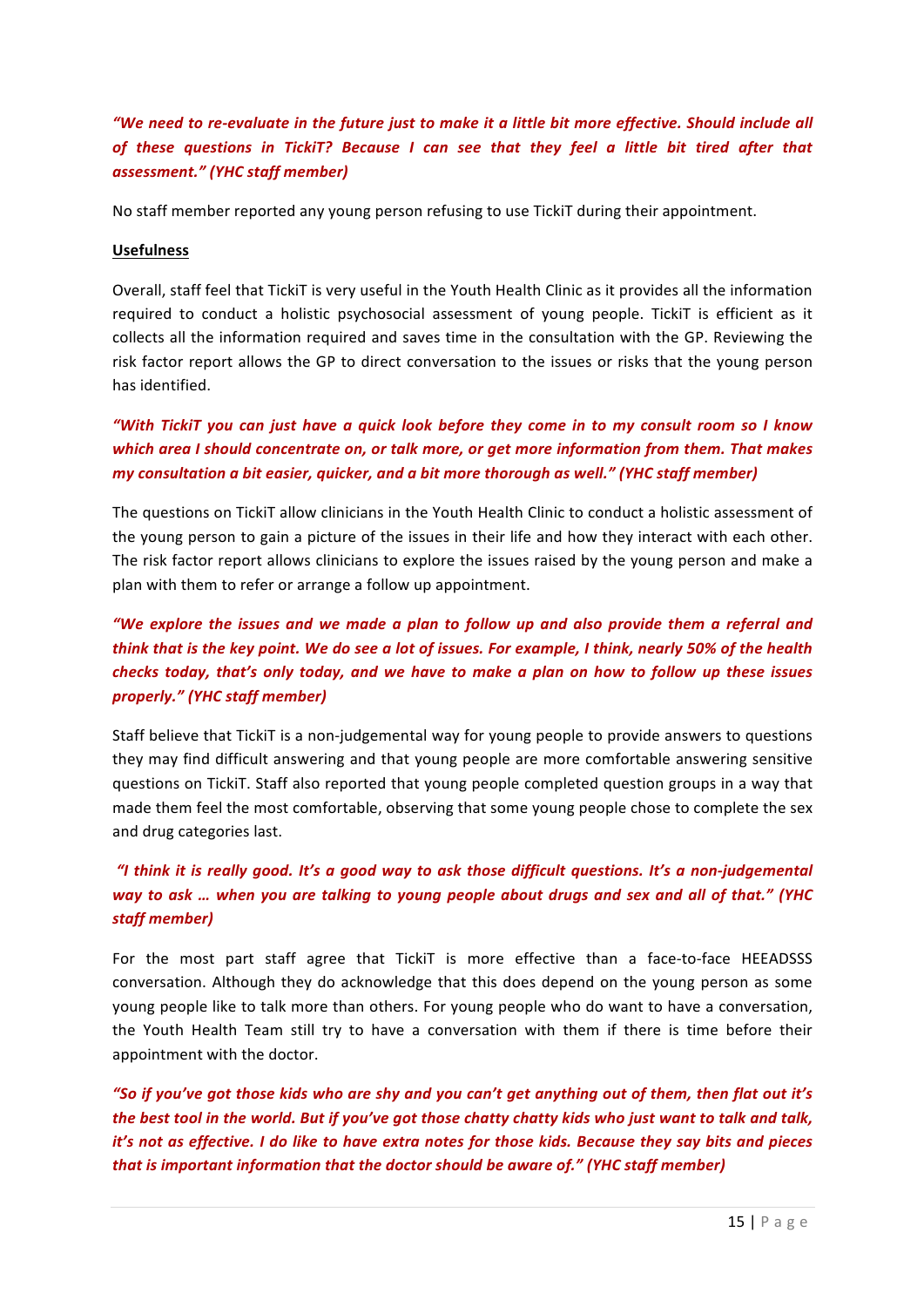#### **Limitations**

The Youth Health Team noted that from their perspective, a limitation of the process in its current form is that they do not have enough time to de-brief with the young person after they complete TickiT before the hand over to the GP. This means they do not have time to build a relationship or rapport with the young person which is important in a youth health environment.

"Sometimes we don't really have enough time to talk to them about TickiT because they have got to go through and see the doctor. By the time they have finished it, it is hard for [the Youth Health *Team]* to go through it and have a good chat with them... It has made it a little bit harder for me to *get that rapport with the kids as well."* (YHC staff member)

In regards to the specific questions asked on TickiT, the question regarding violence was also reported as causing confusion by staff of the clinic:

"The question about have you ever experienced or seen violence. The word 'seen' is a little bit *broad* and vague, so I think a lot of people answer yes because of the violence in the *neighbourhood, or because they have seen someone being punched at school, but they haven't actually experienced any violence." (YHC staff member)*

*"The domestic violence question about have you 'seen' or 'experienced' violence [a young person] has answered yes and once [the GP] had spoken to them about it, it was like oh they witnessed a neighbour fighting or something like that."* (YHC staff member)

A staff member also noted that in their opinion the question 'have you ever thought about running away from home' was not very useful. Although a 'yes' answer to this question can raise issues, mostly the answer raises some vague and non-specific reason and the young person is not usually thinking of running away.

Additionally, while TickiT currently asks young people if they attend school, it does not ask them which year at school they are in. Staff thought that this would be helpful to include in the tool as they currently mark it down in their notes.

#### **Barriers**

Staff in the Youth Health Clinic noticed the same technology issues as the young people who were interviewed, reporting that the tablet is sometimes slow and the touch screen is sometimes unresponsive. 

*"The sensitivity of the touch screen. Sometimes, like yesterday we had a couple kids who were doing* it too quick and it wasn't registering. And then they accidently click out of it all together and *you've got to go find where you're up to. I guess that's the only frustrating thing for the kids that* has been brought *up.*" (YHC staff member)

Staff also raised the issue of wifi connectivity as a barrier to using TickiT while performing Annual Youth Health Checks. While this was not perceived as a large challenge, staff did note that it meant that if TickiT was used in a mobile clinic setting, they would need to have access to wifi or tether the tablet to a device with internet connection.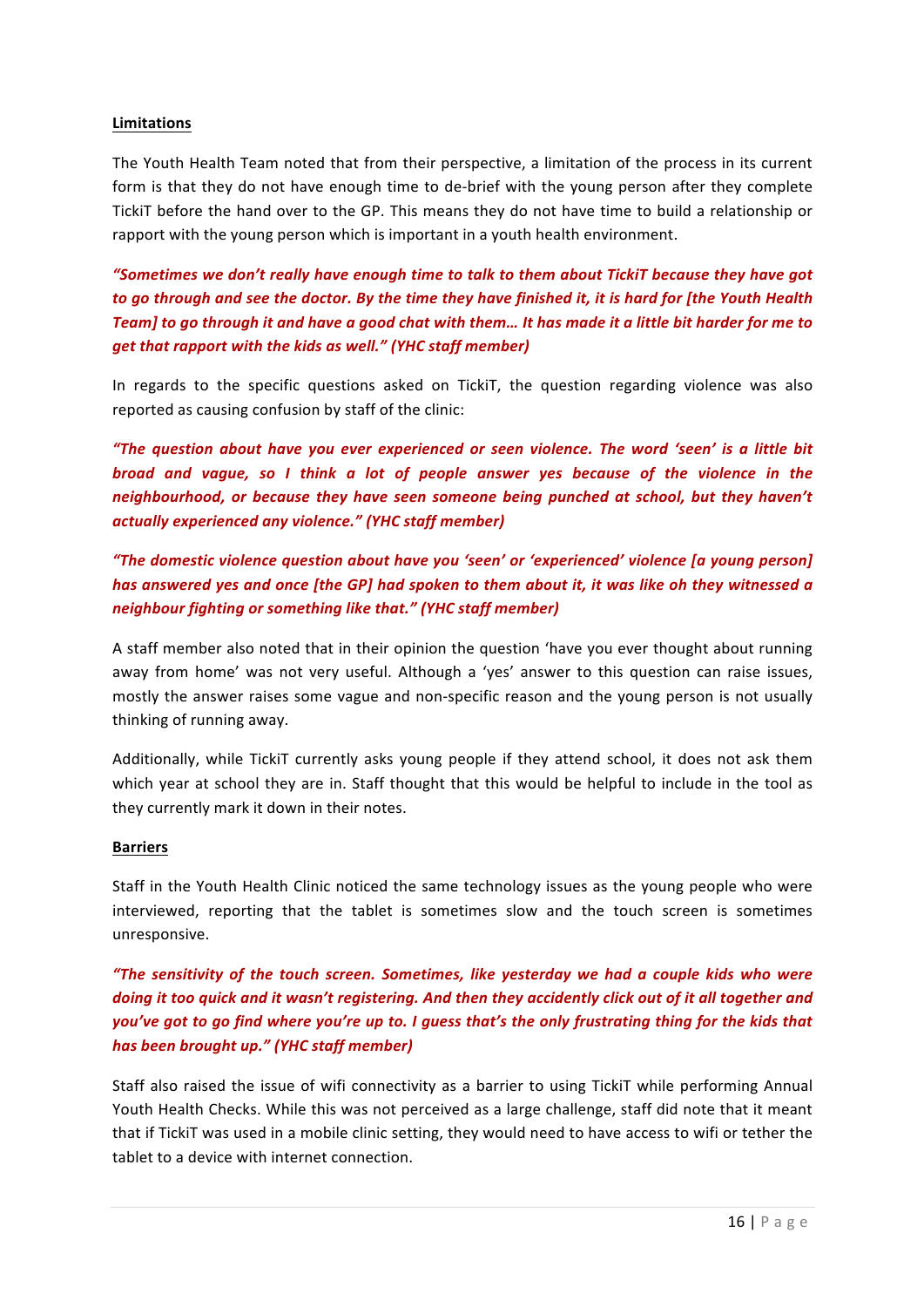#### **Additional benefits**

Staff acknowledged that one of the advantages of TickiT is that it provides data about each young person that can be recorded on their file and referenced in the future if required.

Additionally, the data on TickiT could be used at a population level to provide a picture of the health and wellbeing of the Aboriginal young people of Broken Hill. In particular the data could be used to put together a community action plan, apply for funding, health promotion activities or be provided as statistics to other community organisations.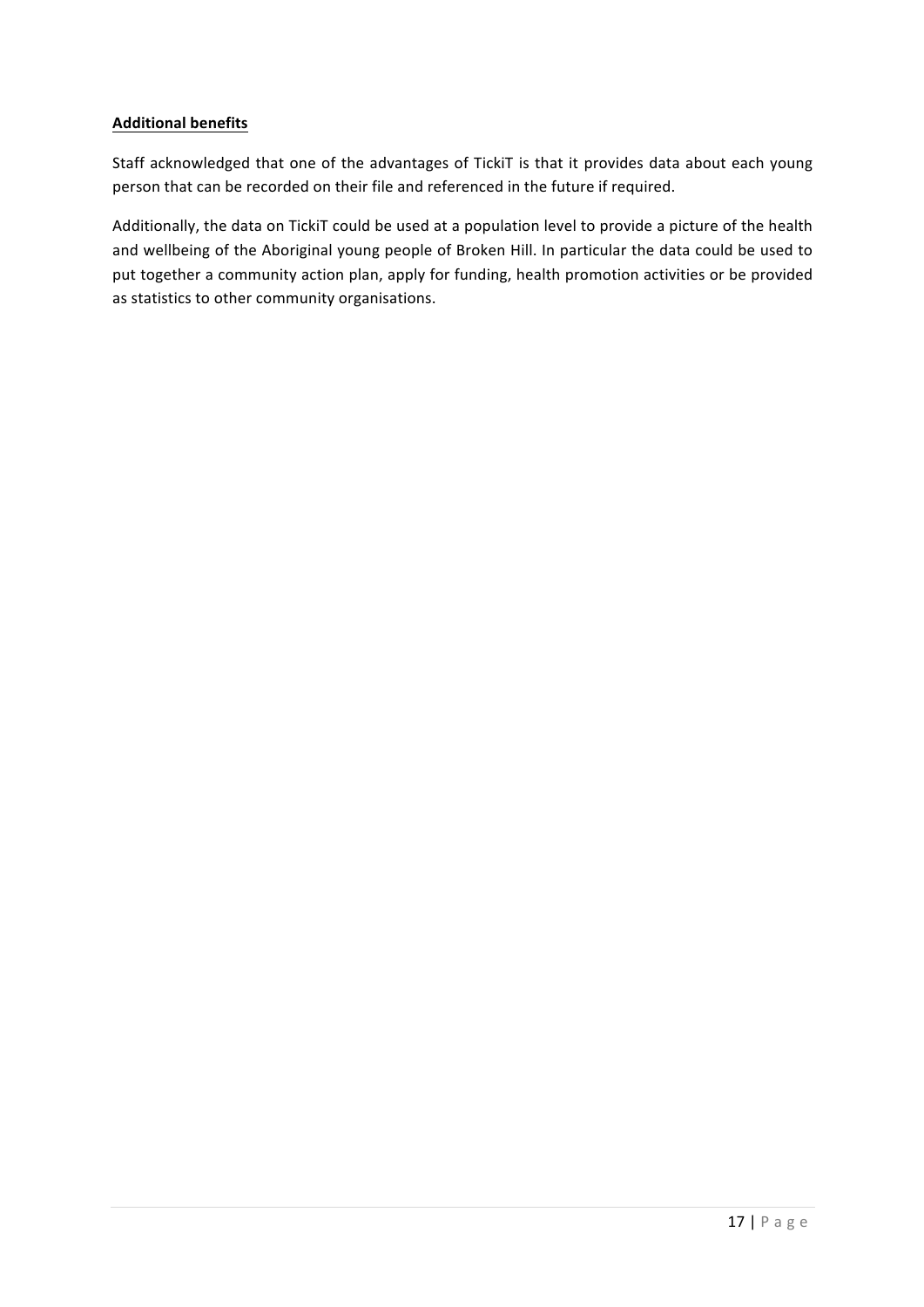## **Component 3**

#### **Number of Annual Youth Health Checks**

Between November 2015 when the Youth Health Clinic was established and 30 November 2017, Maari Ma has completed 283 Annual Youth Health Checks for young people aged 12-18 years old. This is an average of 11.3 Youth Health Checks per month (Figure 6).

Since March 2017 when TickiT was introduced in the Youth Health Clinic 78 Aboriginal young people have used TickiT during their Annual Youth Health Check.

## Figure 6: Number of Annual Youth Health Checks completed for 12-18 year olds by month *(November 2015 – 30 November 2017)*



#### **Population Reach**

Figure 7 and 8 describe the proportion of the population of Aboriginal young people with a Broken Hill postcode of 2880 who have completed an Annual Youth Health Check at Maari Ma over the periods November 2015 - October 2016 and November 2016 - October 2017 respectively. In both years the proportion of young people accessing the service is higher in the  $12 - 14$  year old age group.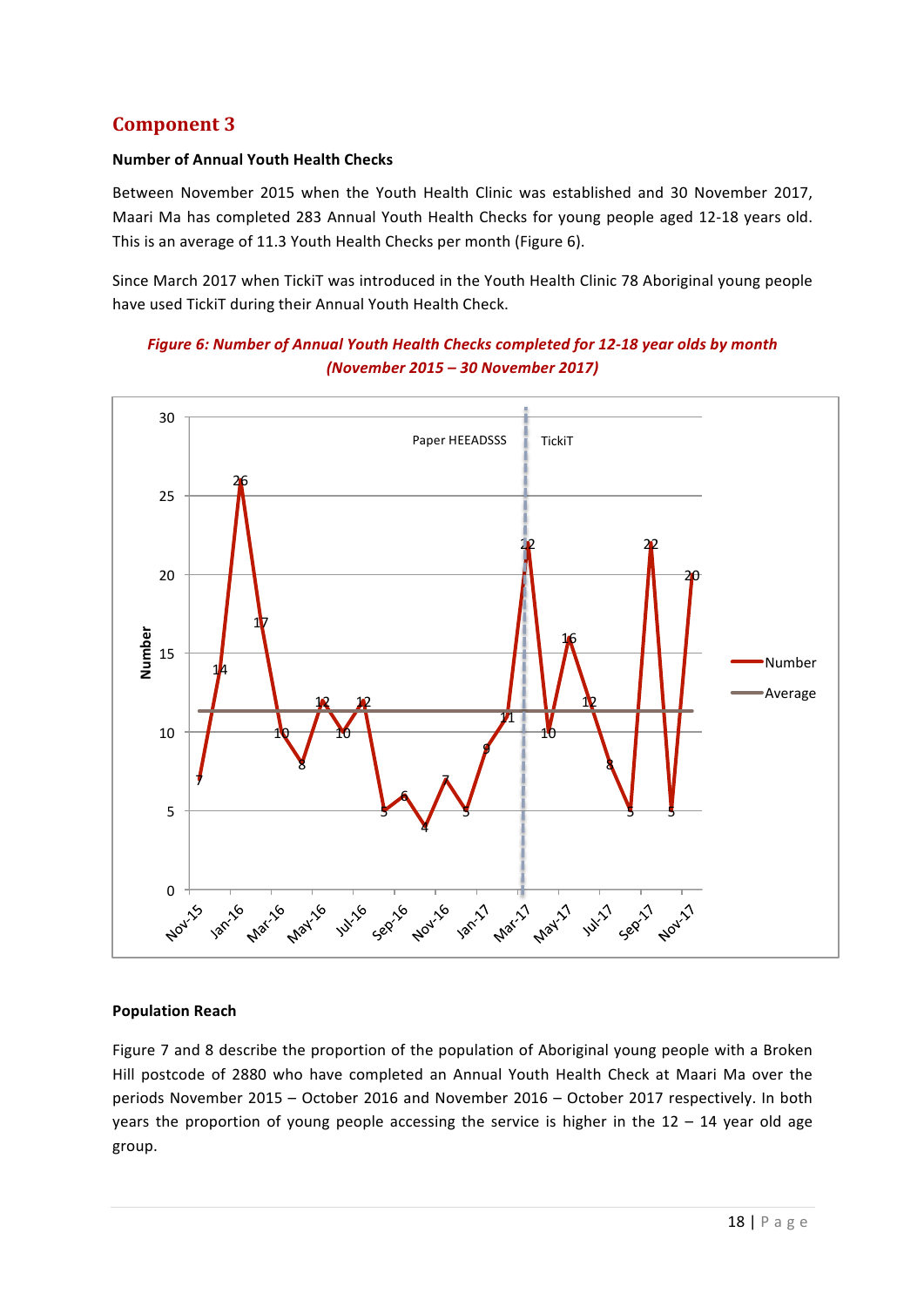

Figure 7: Proportion of Annual Youth Health Checks completed for Aboriginal young people aged *12-18 years with a Broken Hill postcode (November 2015 – October 2016)*

Figure 8: Proportion of Annual Youth Health Checks completed for Aboriginal young people aged *12-18 years with a Broken Hill postcode (November 2016 – October 2017)*

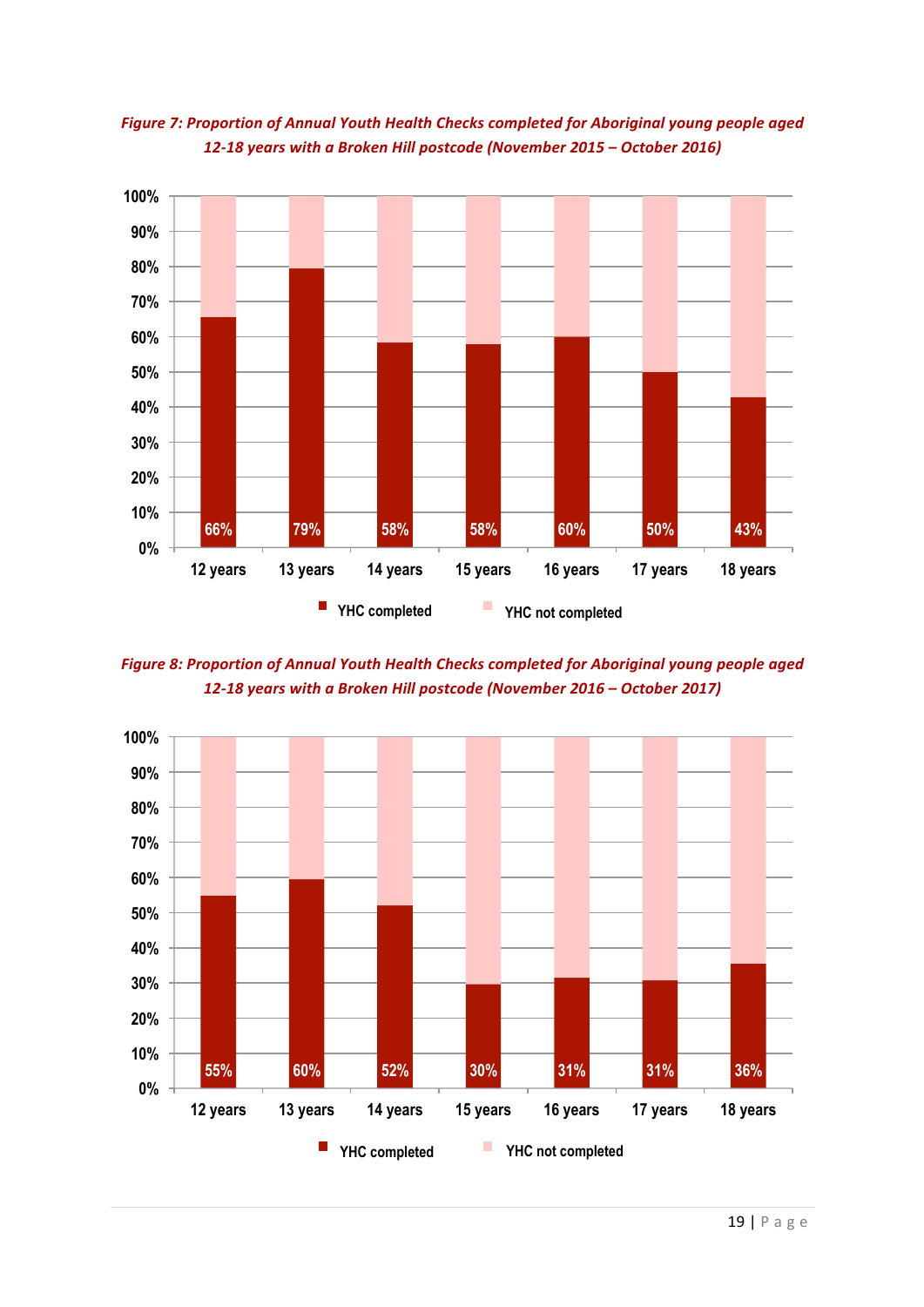When compared to the previous year, the proportion of Aboriginal young people in Broken Hill accessing Youth Health Checks at Maari Ma decreased in November 2016 - October 2017 (Figure 8). The age distribution over the two year time period shows that there is a trend towards Annual Health Checks being completed in higher age group in November 2016 - October 2017 when compared to November 2015 – October 2016 (Figure 9).



## *Figure 9: Annual Youth Health Checks completed Age distribution over two time periods*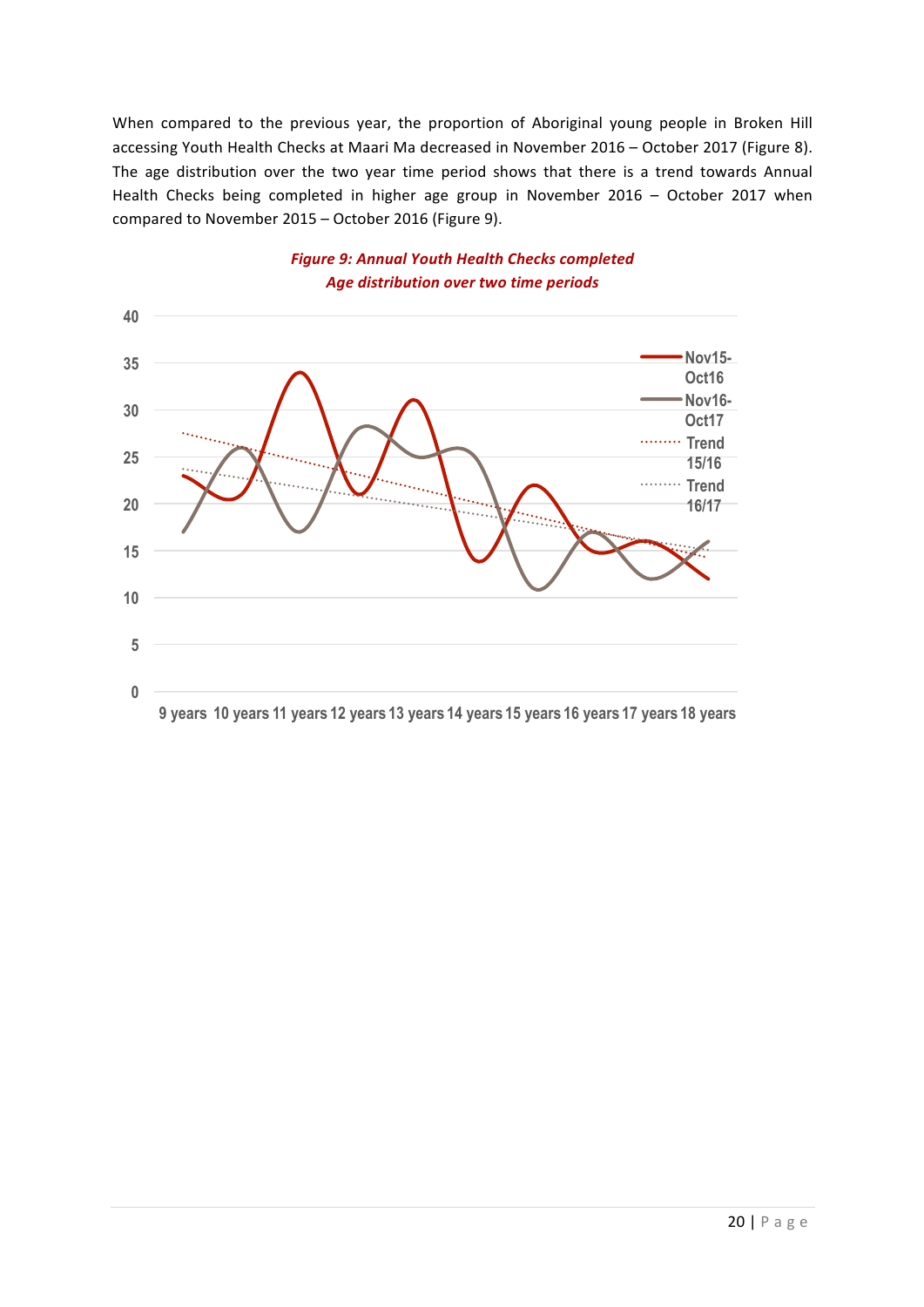#### **TickiT**

From March 2017 - November 2017, the average time taken to complete TickiT was 13 minutes, although there is a range in the length of time that young people have taken to complete the assessment (Figure 10 and 11).

Forty two out of 78 (54%) young people answered all questions that they were asked on TickiT (excludes 'unasked' and CQI questions).





**Figure 11: Average time taken to complete TickiT (March 2017- November 2017)** 

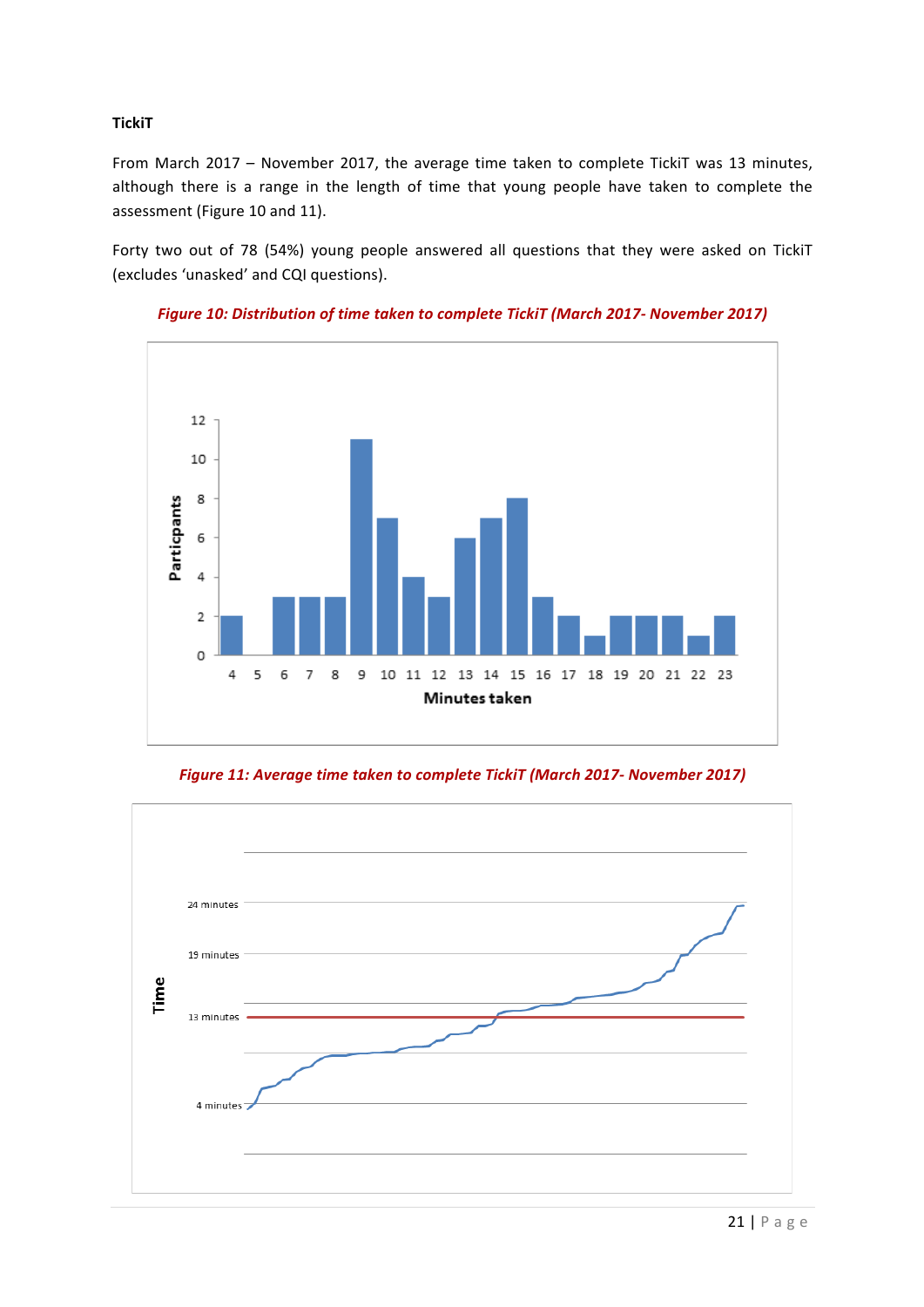## **RECOMMENDATIONS**

The qualitative feedback from Aboriginal young people and Maari Ma Youth Health Clinic Staff along with the Continuous Quality Improvement data collected supports the continuation of the use of TickiT in the Youth Health Clinic.

This evaluation found positive engagement, strong acceptability and satisfaction with the tool from Staff and Aboriginal young people. Overall, Aboriginal young people felt comfortable using TickiT and believed that it was helpful for their Annual Youth Health Check. Young people interviewed preferred using TickiT rather than a face-to-face HEADSSS conversation.

Drawing on the findings of the three components of the evaluation, the following recommendations have been identified to inform the implementation of TickiT in the Youth Health Clinic and to improve the experiences and engagement of young people.

## **1.** Include time for the Youth Health Team to de-brief with the young person after they **complete TickiT**

Currently, the Youth Health Team's role includes introducing TickiT to young people to ensure they understand the process, feel comfortable using it and to provide support while answering questions. However, once TickiT has been completed the Youth Health Team do not feel that they have enough time to de-brief with the young person before handing over to the GP, and therefore miss out on building rapport with them. Staff feel that building a relationship with the young people who attend the clinic will help them to feel comfortable coming back to the clinic and encourage them to talk about any issues in their life.

This suggests there is a need to re-examine the process by which TickiT is implemented in the clinic to allow time for the staff member who introduces TickiT to speak with the young person about their answers before they go in for their appointment with the GP.

## **2.** Review the questions on TickiT to ensure the questions are easy to understand and the **psychosocial assessment is effective**

Some young people reported being confused by a few of the questions in TickiT. In particular the violence question in the Safety category – "I have seen or experienced violence" was identified as causing confusion. Additionally, a staff member noted that in their opinion the question 'have you ever thought about running away from home' was not very useful as the answer usually raises some vague and non-specific reason and the young person is not usually thinking of running away. Clarifying the answers to these questions takes up valuable time in the second part of the appointment. There is therefore a need to review and refine the questions on TickiT to ensure that questions are clear and the information is collected is useful.

#### **3.** Consider removing questions on TickiT to shorten the time of completion

GPs in the Youth Health Clinic reported that they felt that sometimes young people were fatigued by the time that they spoke to them in the second half of the appointment. Given this, a review of the questions on TickiT could take place to determine if there were any questions that were not useful in the assessment and could be removed to save time. As a starting point, to save some time, it is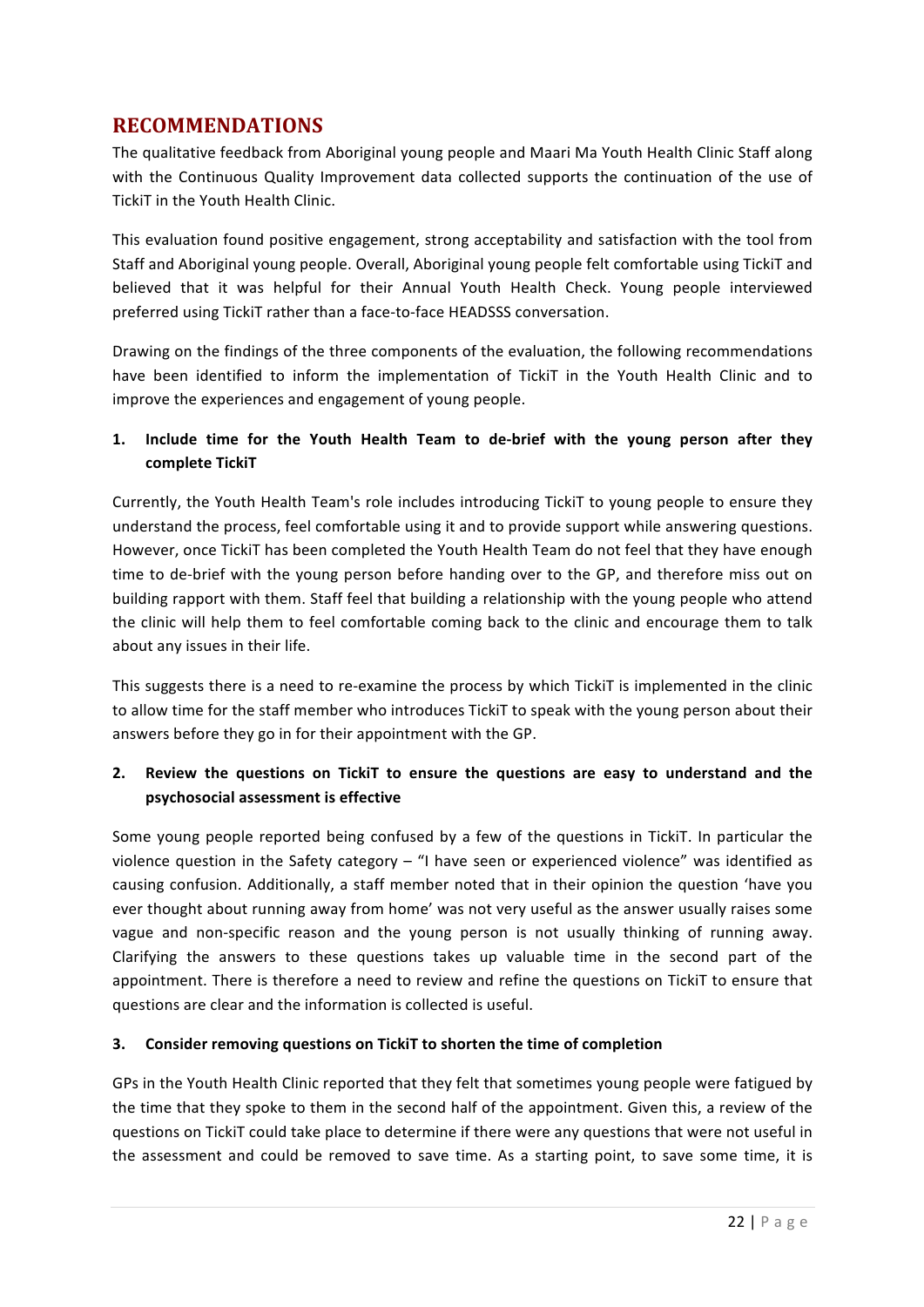recommended that the CQI questions be removed from the end of the tool as the evaluation is complete.

#### **4.** Ensure referral pathways are available to support young people

Youth Health Clinic staff reported that the psychosocial assessment questions on TickiT have identified many young people who require a referral to specialist services (e.g. mental health or nutrition services). Ensuring that young people have timely access to these services is essential to support those young people who have issues within their life and help to maintain a positive relationship with the clinic.

#### **5.** Utilise the population reporting function on TickiT to provide evidence for support services

If required, the population data on TickiT can be used to support the above recommendation. TickiT produces reports that allow staff to view the aggregated data of young people who have completed TickiT by response and date range. Examining the responses certain questions or groups of questions can provide a picture of the health related risks and issues affecting the Aboriginal young people attending the clinic.

While the interviews suggested that more services are required to support young people that attend the Youth Health Clinic, data collected at a population level could be used as further evidence. 

#### **6. Update technology as required**

The only barrier to completion that was raised by young people in the interviews was technological. Ensuring that the tablet software is kept up to date and tablets are repaired or replaced when they become unresponsive is likely to be important to effectiveness of the tool.

## **7. Re-examine the extent to which Annual Youth Health Checks are reaching the target population.**

There has been an increase in the number of Annual Youth Checks completed at Maari Ma since the inception of the Youth Health Clinic in late 2015. However, the results in component 3 of this evaluation suggest that there has been a decrease in the proportion of the Aboriginal young people in Broken Hill accessing the service between November 2015 - October 2016 and November 2016 -October 2017 (Figures 7 and 8). There also appears to be a trend towards Annual Health Checks being completed in higher age group between these two years (Figure 9). A possible explanation for this is that the same young people are coming in for their Annual Health Check each year.

Re-examining this data will provide further information on the reach of the Youth Health Clinic and determine if there are young people who are not accessing the service. Such a review should be conducted with in collaboration with staff of the Youth Health Clinic to ensure that important contextual information is included.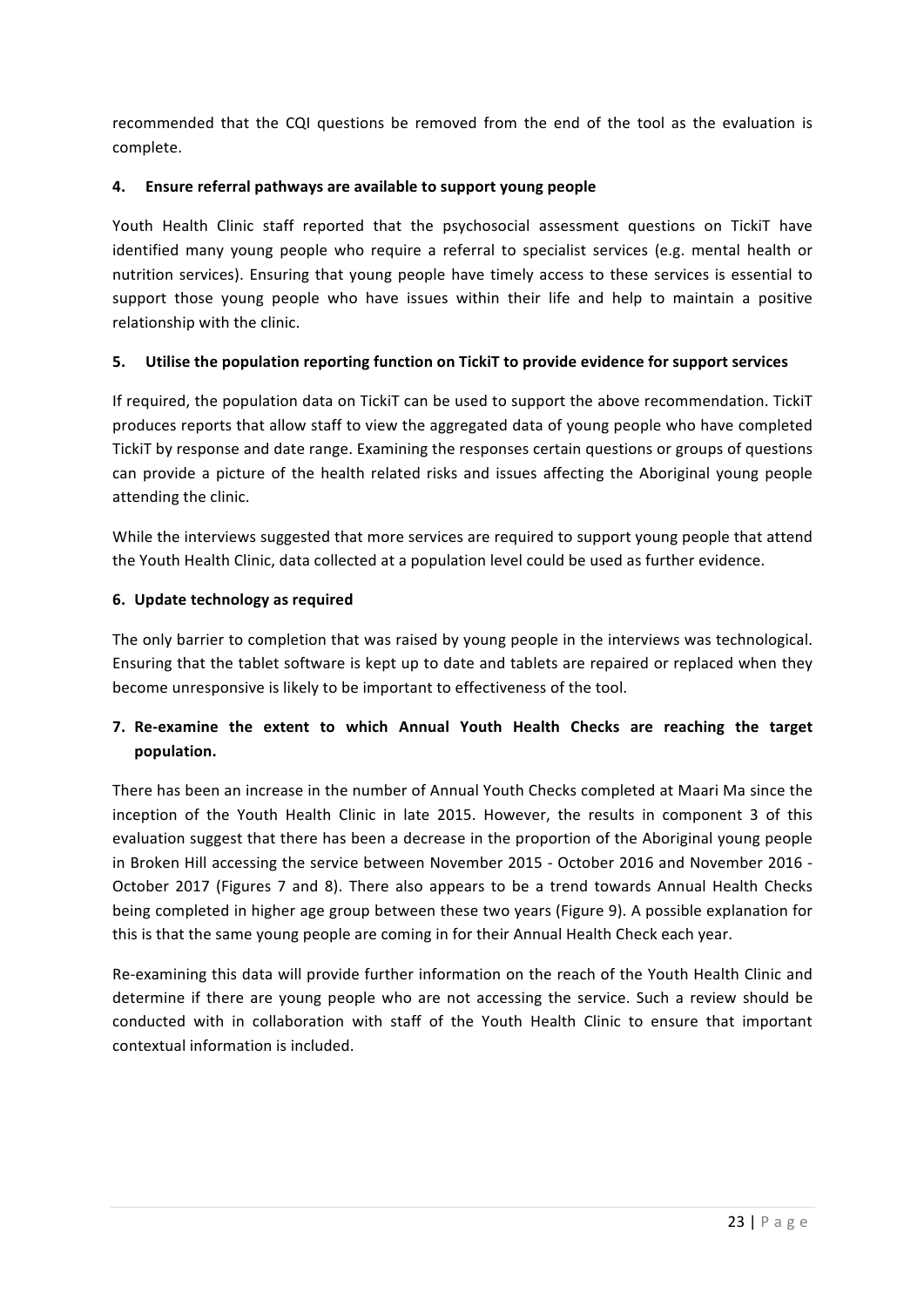#### 8. Conduct an evaluation to measure the short and medium term impact that TickiT is having on the population.

To investigate the effectiveness of TickiT in the Youth Health Clinic, an evaluation measuring the short and medium term outcomes of TickiT on the Aboriginal youth population of Broken Hill could be conducted as the next step.

Additionally, a simple comparison study could be undertaken, where TickiT is randomly offered before the consultation or after the consultation and the issues identified by the General Practitioner are the outcome measure. This would demonstrate whether the tool is actually assisting the General Practitioner to identify more issues when TickiT is used before the consultation.